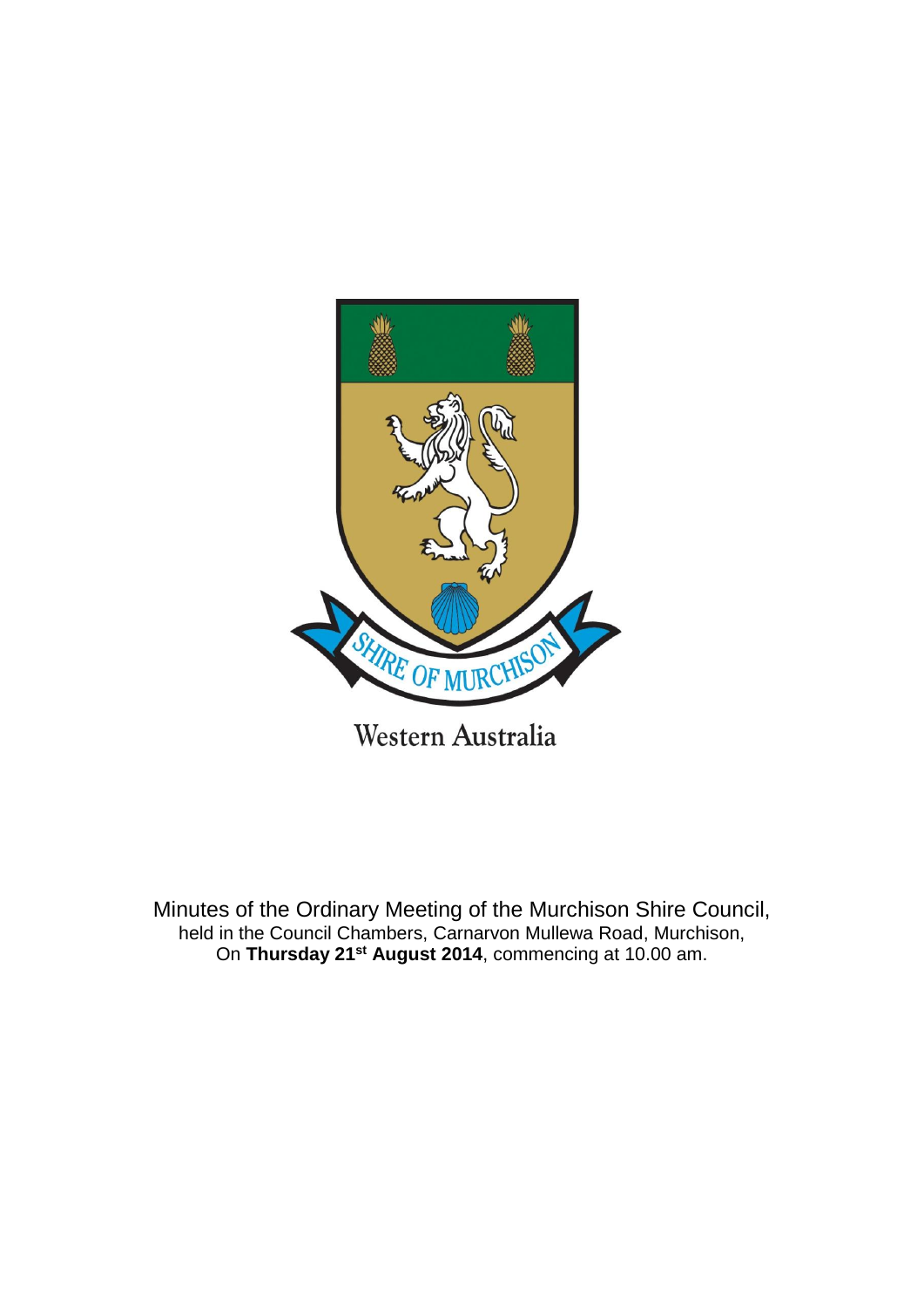| 1.  | DECLARATION OF OPENING/ANNOUNCEMENT OF VISITORS 3                                           |    |
|-----|---------------------------------------------------------------------------------------------|----|
| 2.  | RECORD OF ATTENDANCE/APOLOGIES/LEAVE OF ABSENCE 3                                           |    |
| 3.  | RESPONSE TO PREVIOUS PUBLIC QUESTIONS TAKEN ON NOTICE 3                                     |    |
| 4.  |                                                                                             |    |
|     | 4.1                                                                                         |    |
| 5.  |                                                                                             |    |
| 6.  |                                                                                             |    |
| 7.  | NOTICE OF ITEMS TO BE DISCUSSED BEHIND CLOSED DOORS4                                        |    |
| 8.  |                                                                                             |    |
|     | 8.1                                                                                         |    |
| 9.  | ANNOUNCEMENTS BY PRESIDING PERSON WITHOUT DISCUSSION5                                       |    |
| 10. |                                                                                             |    |
| 11. |                                                                                             |    |
| 12. |                                                                                             |    |
| 13. |                                                                                             |    |
|     | 13.1                                                                                        |    |
|     | 13.2                                                                                        |    |
| 14. |                                                                                             |    |
|     | 14.1<br>14.2                                                                                |    |
| 15. |                                                                                             |    |
|     | 15.1                                                                                        |    |
|     | 15.2                                                                                        |    |
| 16. |                                                                                             |    |
|     | 16.1                                                                                        |    |
|     | 16.2<br>Accounts Paid during the period since the last list was adopted/endorsed by Council | 14 |
| 17. |                                                                                             |    |
|     | Tender Supply of Freight Services to Murchison Settlement15<br>17.1<br>17.2                 |    |
|     | 17.3                                                                                        |    |
|     | 17.4                                                                                        |    |
|     |                                                                                             |    |
|     | 18.1                                                                                        |    |
|     | 18.2                                                                                        |    |
|     | 18.3                                                                                        |    |
| 19. |                                                                                             |    |
| 20. |                                                                                             |    |
| 21. |                                                                                             |    |
|     |                                                                                             |    |
| 22. |                                                                                             |    |
|     | Annual Review of Performance of the Chief Executive Officer30<br>22.1                       |    |
| 23. |                                                                                             |    |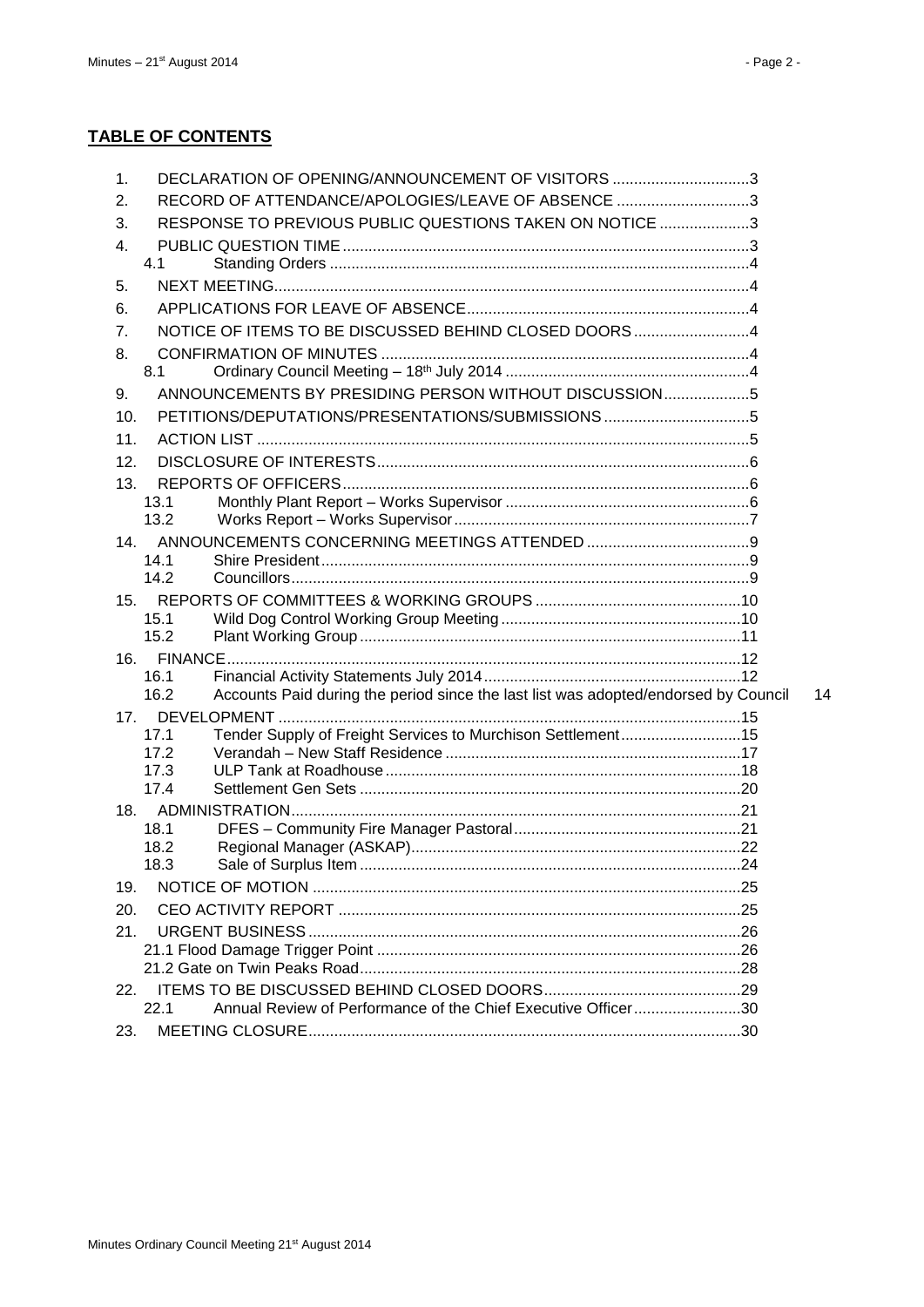# <span id="page-2-0"></span>**1. DECLARATION OF OPENING/ANNOUNCEMENT OF VISITORS**

The Shire President declared the meeting open at 10.02am

# <span id="page-2-1"></span>**2. RECORD OF ATTENDANCE/APOLOGIES/LEAVE OF ABSENCE**

**Elected Members:**

Councillor Halleen, Shire President Councillor R E Foulkes-Taylor, Deputy Shire President Councillor S A Broad Councillor A Whitmarsh Councillor M Williams

#### **Staff:**

Jenny Goodbourn – Chief Executive Officer Brian Wundenberg – Works Supervisor Candice Smith – Senior Finance Officer

#### **Apologies:**

Nil

**Leave of Absence:** Councillor Paul Squires

**Public Gallery:** Mrs Debbie Gard

# <span id="page-2-2"></span>**3. RESPONSE TO PREVIOUS PUBLIC QUESTIONS TAKEN ON NOTICE** Nil.

# <span id="page-2-3"></span>**4. PUBLIC QUESTION TIME**

*Debbie Gard of the Murchison Oasis read out a letter to the council:*

#### 20/08/2014

To Shire Murchison

Shire President, Mark Halleen, CEO, Jenny Goodbourn, and Shire Councillors,

We would like to take this opportunity to say thank you for the chance to live and work here in the Murchison.

It is with great regret that we are going to terminate our Lease on the Murchison Oasis Roadhouse and Caravan Park, as of the 31/10/2014.

We are willing to stay until the 30/11/2014 if needed for a smooth change over with new Tenants. As there is much for anyone coming in to learn, and we feel that being thrown in the deep end as we were isn't the right thing to do.

After advice from our financial adviser, we can't afford to do the second year.

It is sad the season was not as profitable as we had hoped and with the ULP issue a big portion of our regular customers (Pia Community) are unable to shop with us as they can't get fuel, so they are going to Yalgoo and Mullewa.

Debbie also has a medical issue that will put her out of action for a couple of months and the roadhouse can't afford to support another person on wages as the turn over isn't enough.

So once again thank you for the chance to be in Murchison and we hope things get better in the next year.

a Gord.

John et.<br>Geoffrey Gard.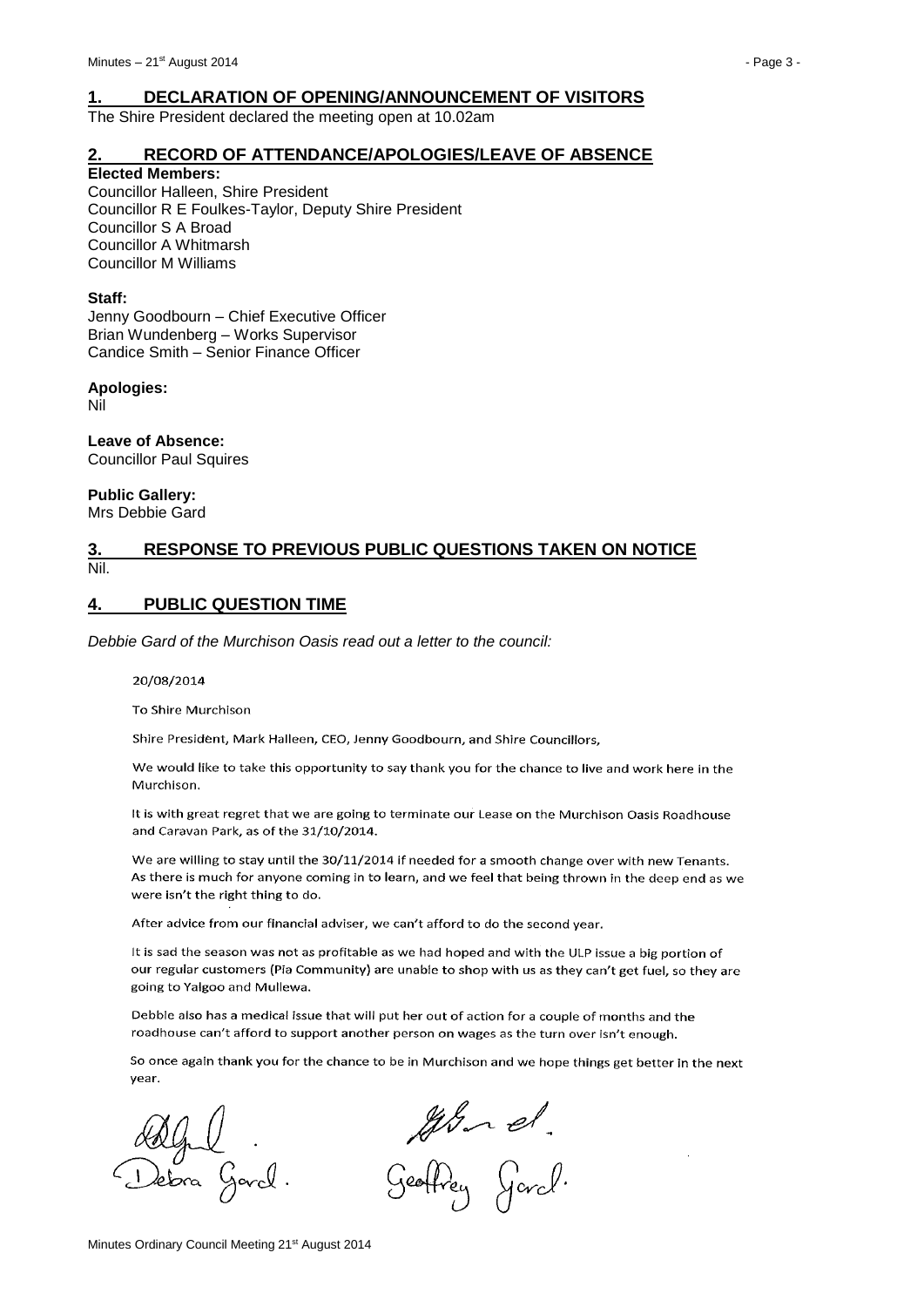*Council broke for morning tea 10.15am Council resumed the meeting at 10.20am* 

# <span id="page-3-0"></span>**4.1 Standing Orders**

| <b>Council Decision:</b><br><b>Moved: Councillor Williams</b>        | Seconded: Councillor Foulkes-Taylor |            |  |  |  |
|----------------------------------------------------------------------|-------------------------------------|------------|--|--|--|
| That the following Local Law-Standing Orders 2001 be stood down:     |                                     |            |  |  |  |
| 8.2 Limitation on the number of speeches<br>8.3 Duration of speeches |                                     |            |  |  |  |
| Carried                                                              | For: $5$                            | Against: 0 |  |  |  |

*President Halleen mentioned that when he and Cr Broad and Cr Foulkes-Taylor attended the Local Government Convention that one of the other councillors they spoke to advised them that if they can stand down the limitations and open the meeting up for discussion then that is a great thing and means that the council is a good one.*

# <span id="page-3-1"></span>**5. NEXT MEETING**

The next meeting is scheduled for Friday 19th September 2014.

# <span id="page-3-2"></span>**6. APPLICATIONS FOR LEAVE OF ABSENCE**

*Nil*

# <span id="page-3-3"></span>**7. NOTICE OF ITEMS TO BE DISCUSSED BEHIND CLOSED DOORS**

Item 22.1 – Consideration of a matter affecting an employee LGA s.5.23 (2) (a). *(2) If a meeting is being held by a council or by a committee referred to in subsection (1)(b), the council or committee may close to members of the public the meeting, or part of the meeting, if the meeting or the part of the meeting deals with any of the following — (a) a matter affecting an employee or employees;*

<span id="page-3-4"></span>**8. CONFIRMATION OF MINUTES**

# <span id="page-3-5"></span>**8.1 Ordinary Council Meeting – 18th July 2014**

# **Background:**

Minutes of the Ordinary Meeting of Council have previously been circulated to all Councillors.

# **Recommendation:**

That the minutes of the Ordinary Council meeting held on 18<sup>th</sup> July 2014 be confirmed as an accurate record of proceedings

# **Voting Requirements:**

Simple majority

# *Council Decision:*

**Moved: Councillor Foulkes-Taylor Seconded: Councillor Whitmarsh**

That the minutes of the Ordinary Council meeting held on the 18<sup>th</sup> July 2014 be confirmed as an accurate record of proceedings

.

**Carried For: 5 Against: 0**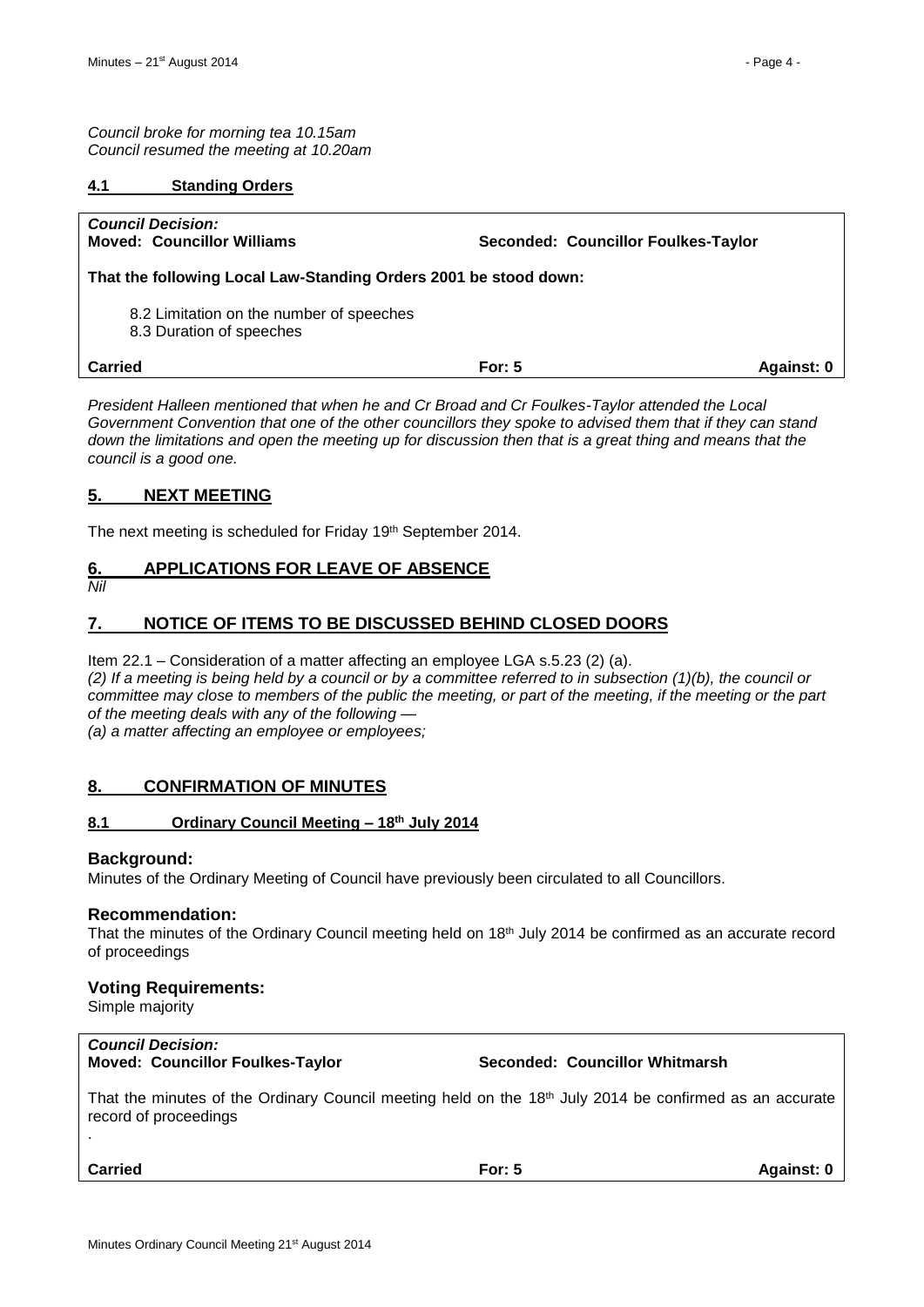# <span id="page-4-0"></span>**9. ANNOUNCEMENTS BY PRESIDING PERSON WITHOUT DISCUSSION**

*President Halleen announced Cr Foulkes-Taylor was having a birthday today and wished him many happy returns.*

#### <span id="page-4-1"></span>**10. PETITIONS/DEPUTATIONS/PRESENTATIONS/SUBMISSIONS** *Nil*

# <span id="page-4-2"></span>**11. ACTION LIST**

| <b>No</b>      | <b>Item</b>                                                         | <b>Action</b>                                                                                                                                                                                                                                                                                                                                                                                               | <b>Status</b>                         |
|----------------|---------------------------------------------------------------------|-------------------------------------------------------------------------------------------------------------------------------------------------------------------------------------------------------------------------------------------------------------------------------------------------------------------------------------------------------------------------------------------------------------|---------------------------------------|
| 1 <sub>1</sub> | Classification of Pindar<br>Beringarra Road                         | Pindar – Beringarra programme of works being<br>established.                                                                                                                                                                                                                                                                                                                                                | Ongoing                               |
| 2.             | <b>Establishment of Working</b><br>Group for Accident<br>Prevention | Following Annual Electors Meeting 2013 -<br>community wished to set up an accident<br>prevention group to help work towards road<br>safety and reduced RTA's. 4 people volunteered<br>but as yet no action. Had been envisaged this<br>would be a community group to provide<br>suggestions/ideas to Council but the CEO will call<br>an inaugural meeting and help with initial set up<br>to get it going. | Inaugural meeting<br>being scheduled. |
| 3.             | <b>Community Project Officer</b>                                    | Community or Council to investigate the options<br>for moving towards having a Community project<br>Officer. Working group needed to nut out the<br>definitions of the position in order to progress it.                                                                                                                                                                                                    | Inaugural meeting<br>being scheduled. |

#### **Recommendation:**

That the Action List be accepted.

*The CEO advised that she had meetings all logged in for Monday the 4th August however she was unable to make the meeting due to an emergency trip to Geraldton.*

*The CEO was also advised by other attendees that if this date could not be made then the meetings would*  have to wait until September due to various reasons so September is now the date they are working *towards.*

*Cr Broad asked the question of the need for the Classification of Beringarra-Pindar Road to be in the action list as it may take years realistically to happen. This is actually a work in progress.*

*Cr Foulkes-Taylor asked if the need to recruit for the roadhouse was something that should be on the Action List. The CEO replied that things that don't get resolved by the following month should be on the list. Things like the new staff housing should be on the list as we are having a few issues with it.*

*President Halleen asked the councillors if they were all happy for the Beringarra-Pindar Classification to be removed from the list. All councillors were happy with this decision.*

*Cr Broad agreed with the CEO that after each meeting that the staff go through and identify what needs to be added to the list for the next month.*

### **Voting Requirements:**

Simple majority

| <b>Council Decision:</b><br><b>Moved: Councillor Broad</b> | Seconded: Councillor Williams |            |
|------------------------------------------------------------|-------------------------------|------------|
| That the Action List be accepted                           |                               |            |
| <b>Carried</b>                                             | For: $5$                      | Against: 0 |
|                                                            |                               |            |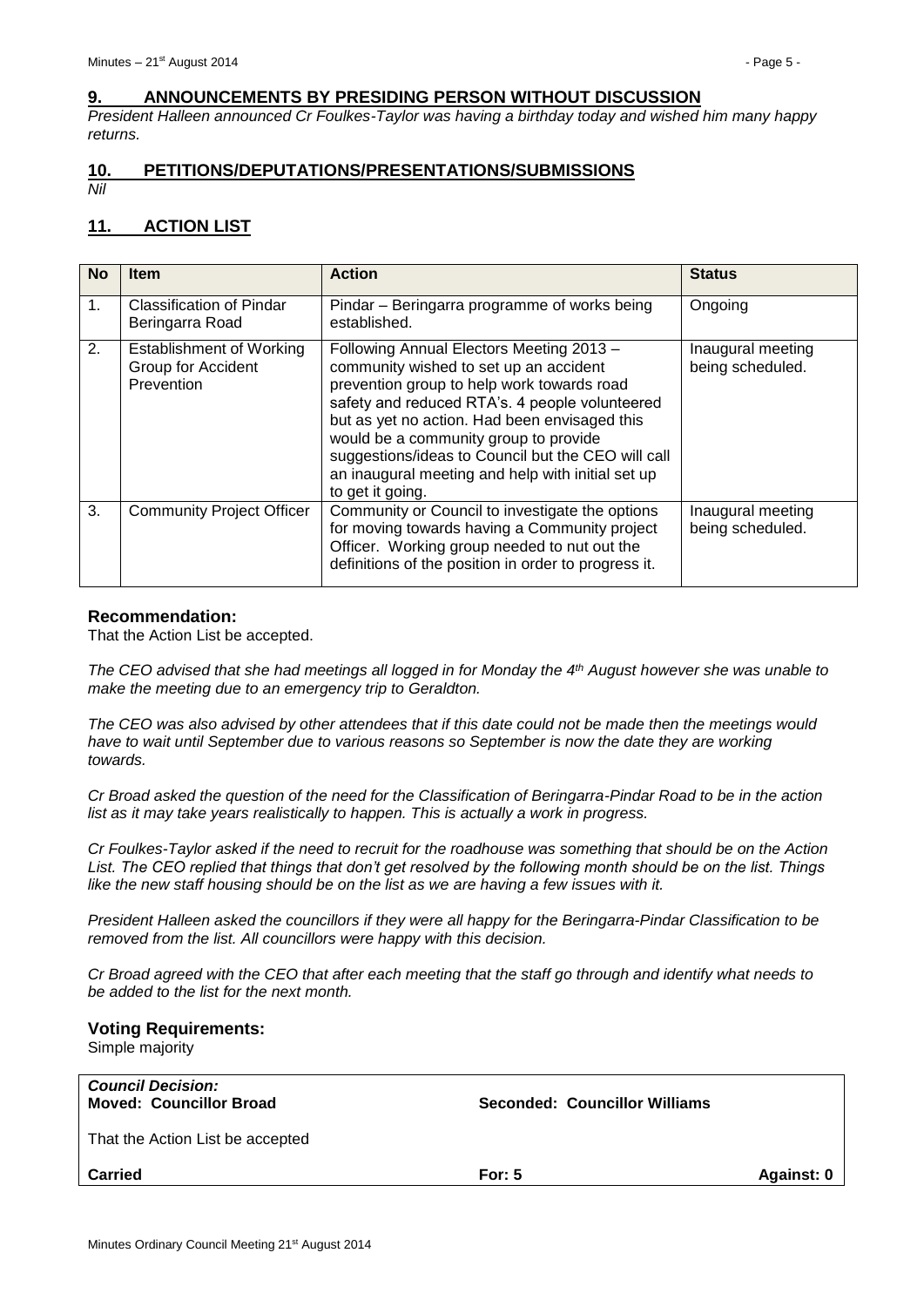# <span id="page-5-0"></span>**12. DISCLOSURE OF INTERESTS**

*CEO Jenny Goodbourn declared an interest in item 22.1*

# <span id="page-5-1"></span>**13. REPORTS OF OFFICERS**

#### <span id="page-5-2"></span>**13.1 Monthly Plant Report – Works Supervisor**

| <b>July 2014</b>               |      |                 | <b>Hours</b> |              |            |              |             | <b>YTD</b>   |                        |
|--------------------------------|------|-----------------|--------------|--------------|------------|--------------|-------------|--------------|------------------------|
|                                |      |                 |              | <b>Start</b> | <b>End</b> | <b>Total</b> |             |              | <b>Operating Costs</b> |
| <b>Plant Item</b>              | Year | <b>Rego</b>     | 1 July '14   | Hrs/kms      | Hrs/km     | <b>Month</b> | <b>YTD</b>  | <b>Plant</b> | <b>Fuel</b>            |
| Cat Grader 12H P.02            | 2005 | MU 141          | 11288        | 11288        | 11437      | 149          | 149         | 729.94       | 4040.68                |
| Cat Grader 12M P.03            | 2008 | <b>MU 51</b>    | 7398         | 7398         | 7523       | 125          | 125         | 3950.40      | 2219.18                |
| <b>Volvo Loader P.27</b>       | 2006 | MU 65           | 6386         | 6386         | 6496       | 110          | 110         | 2696.44      | 545.63                 |
| Komatsu Dozer P.11             | 1997 |                 | 8208         |              | not used   |              | 8208        | 1575.00      | 1313.87                |
| <b>Bomag Padfoot P.68</b>      | 2013 | 1EIG124         | 345          | 345          | 400        | 55           | 55          | 264.00       | 1137.42                |
| JD Grader P.01                 | 2011 | MU 121          | 4650         | 4650         | 4804       | 154          | 154         | 729.01       | 4048.82                |
| <b>Bomag Roller P.43</b>       | 2012 | 1DVH736         | 1757         | 1757         | 1830       | 73           | 73          | 332.80       | 571.42                 |
| Cat 938G Loader P.41           | 2004 | MU 193          | 4389         | 4389         | 4405       | 16           | 16          | 0.00         | 276.89                 |
| Kenworth P/Mover P.61          | 2004 | <b>MU000</b>    | 31510        | 31510        | 31668      | 158          | 158         | 0.00         | 2946.70                |
| Iveco P/Mover P.09             | 2003 | 1AGW988         | 283980       | 283980       | 284310     | 330          | 330         | 523.32       | 207.67                 |
| Nissan UD P.07                 | 2009 | 000 MU          | 167522       | 167522       | 168284     | 762          | 762         | 290.05       | 1197.14                |
| <b>Iveco Tipper Conv P.10</b>  | 2004 | <b>MU00</b>     | 168987       | 168987       | 169838     | 851          | 851         | 0.00         | 3115.00                |
| Generator 1-110kva             | 2011 |                 | 13642        | 13642        | 13704      | 62           | 62          | 1956.62      | 11333.45               |
| Generator 2-110kva             | 2011 |                 | 9340         | 9340         | 9999       | 659          | 659         |              |                        |
| <b>Maintenance Gen P.33</b>    |      |                 | 3460         | 3460         | 3819       | 359          | 359         | 29.98        | 950.11                 |
| <b>Construction Gen P.32</b>   |      |                 | 17605        | 17605        | 18204      | 599          | 599         | 29.99        | 889.05                 |
| Kubota 6kva Gen P.66           | 2012 |                 | 4567         | 4567         | 0          | 0            | $\mathbf 0$ | 0.00         | 695.15                 |
| <b>Mitsubishi Canter P.06</b>  | 2010 | 01 MU           | 111110       | 111110       | 114604     | 3494         | 3494        | 520.00       | 360.10                 |
| <b>Isuzu Construction P.64</b> | 2013 | MU 140          | 30477        | 30477        | 33874      | 3397         | 3397        | 0.00         | 1102.12                |
| <b>Toyota Prado P.55</b>       | 2012 | MU <sub>0</sub> | 22827        | 22827        | 23597      | 770          | 770         | 0.00         | 0.00                   |
| <b>RAV4 P.63</b>               | 2013 | MU 1011         | 19904        | 19904        | 20637      | 733          | 733         | 268.28       | 40.69                  |
| Great Wall P.57                | 2012 | MU 167          | 26939        | 26939        | 28490      | 1551         | 1551        | 0.00         | 401.76                 |
| <b>Isuzu Dmax P.28</b>         | 2009 | <b>MU300</b>    | 174896       | 174896       | 177300     | 2404         | 2404        | 0.00         | 287.75                 |
| Toyota Hilux P.40              | 2011 | MU 1018         | 134119       | 134119       | 136393     | 2274         | 2274        | 186.24       | 526.63                 |
| Isuzu T/Top P.54               | 2005 | MU 1002         | 140946       | 140946       | 143000     | 2054         | 2054        | 248.73       | 604.00                 |
| <b>Mercedes PTV P.60</b>       | 2004 | MU 1009         | 98834        | 98834        | 98992      | 158          | 158         | 58.50        | 50.22                  |
| Side Tipper P.18               | 2001 | MU2010          | 45770        | 45770        | 47822      | 2052         | 2052        | 0.00         | n/a                    |
| Side Tipper P.17               | 2001 | MU 662          | 79971        | 79971        | 81810      | 1839         | 1839        | 0.00         | n/a                    |
| Roadwest S/Tipper P.67         | 2013 | 1T0Q427         | 14745        | 14745        | 16754      | 2009         | 2625        | 23.87        | n/a                    |
| Tri-Axle L/L Float P.13        | 2008 | MU 663          | 13502        | 13502        | 15082      | 1580         | 1580        | 0.00         | n/a                    |
| 45ft Flat Top P.59             | 1978 | 1THH060         | 0            | 0            | 0          | 0            | 0           | 0.00         | n/a                    |
| No. 2 Float P.14               | 2001 | <b>MU 2004</b>  | 46143        | 46143        | 48018      | 1875         | 1875        | 0.00         | n/a                    |
| 30000L W/Tanker P.24           | 2005 | MU 2024         | 37646        | 37646        | 38497      | 851          | 851         | 0.00         | n/a                    |
| Dog Fuel Trailer P.48          | 1979 | MU 2026         |              |              |            |              | n/a         | 0.00         | n/a                    |
| Dog Fuel Trailer P. 49         | 1972 | MU 2005         |              |              |            |              | n/a         | 0.00         | n/a                    |
| Dolly 1-Red P.05               | 2001 | MU 2003         | 30526        | 30526        | 32491      | 1965         | 1965        | 0.00         | n/a                    |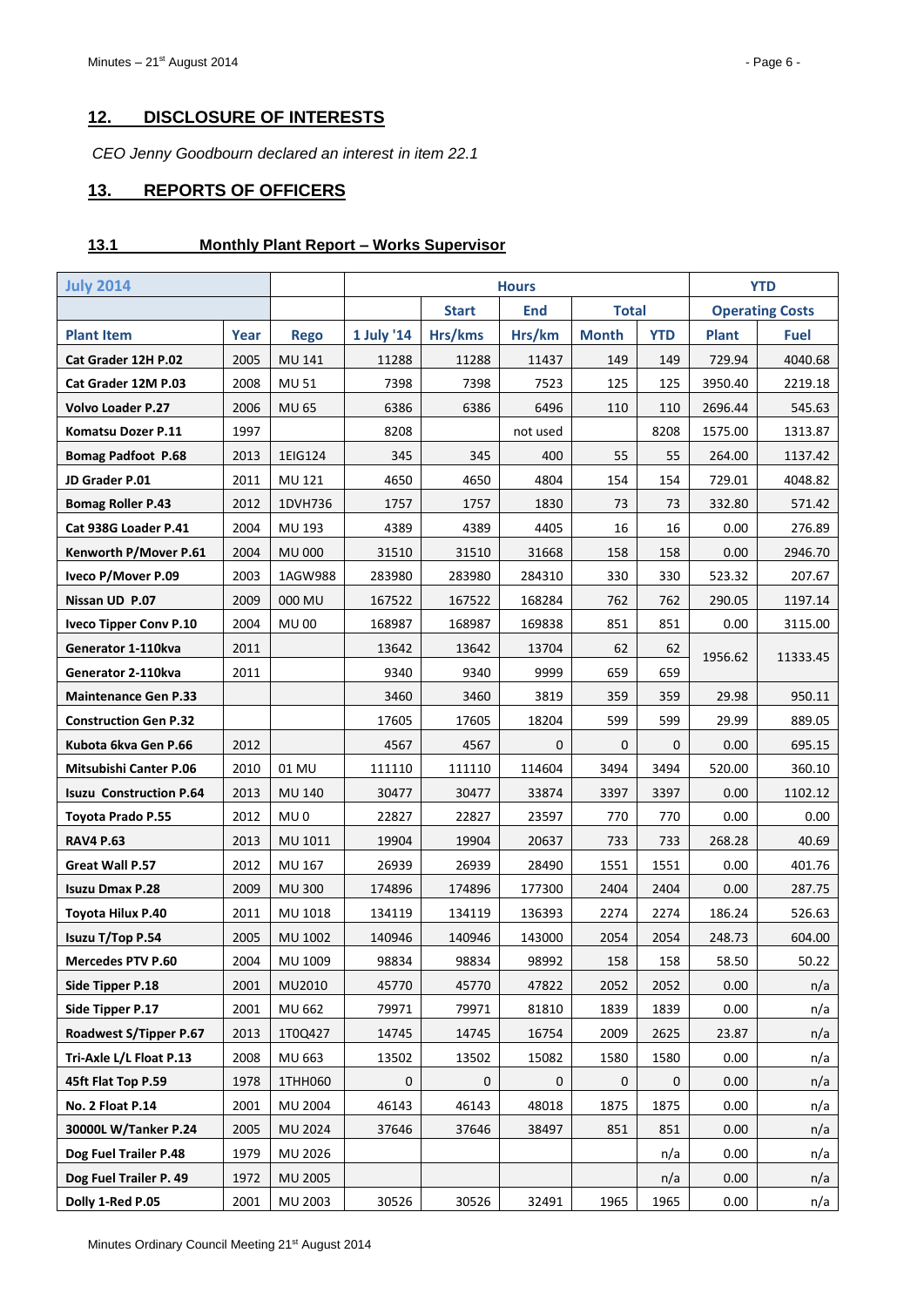| Dolly 2-Black P.08              | 2000 | MU 2009  | 18377 | 18377 | 20305 | 1928 | 1928 | 0.00  | n/a   |
|---------------------------------|------|----------|-------|-------|-------|------|------|-------|-------|
| New/H Ford Tractor              | 2006 | MU 380   | 1719  | 1719  | 1737  | 18   | 18   | 0.00  | 69.22 |
| <b>Forklift</b>                 |      |          | 12037 | 12037 | 12062 | 25   | 25   | 0.00  | 57.01 |
| Caravans                        |      |          |       |       |       |      | n/a  | 75.10 | n/a   |
| <b>JD Ride on Mower</b>         |      |          | 460.3 | 460.3 | 463.3 | 3    | 3    | n/a   | n/a   |
| <b>Generator Perkins P.34</b>   |      | H/Maint  | 0     |       | swap  |      |      | 19.03 | 0.00  |
| Generator 9KVA P.65             | 2013 | Mechanic | 1423  |       | swap  |      | 1423 | 0.00  | 0.00  |
| <b>Heavy Maint Trailer P.62</b> |      | MU 446   |       |       | n/a   |      | n/a  | 0.00  | n/a   |

*The Works Supervisor commented that the Kenworth Prime Mover's km's for the month only had 158 which would be hours not km's.*

#### <span id="page-6-0"></span>**13.2 Works Report – Works Supervisor**

#### **Construction Crew**

 $14<sup>th</sup> - 16<sup>th</sup>$  July crew performed mid-year maintenance of their caravans and plant before moving up to Tin Hut Mill on the Carnarvon Mullewa road and setting up camp. From here they commenced 4km of reforming road and gravel sheeting to the Woodleigh-Byro intersection.

As of the 14/08/2014 all gravel has been carted with just the last section of gravel spreading and boxing out and replacement of flood-ways and new drains remaining to be completed.

#### **Maintenance Crew**

Glenn and Neil performed a full maintenance grade on the Manfred Road and then moved onto the Beringarra-Pindar Road from the MRO turn off heading north to Beringarra. Crew then commenced work from Beringarra on the Beringarra Byro road and are currently 10km west of Milly Milly.

#### **Flood Damage Road Repairs**

With the commencement of the flood damage repairs by contractors of roads in the north of the shire starting on Tuesday 12<sup>th</sup> August, I have been up at Beringarra for most of this week. The flood repair works started on the Erong road and as of the 15/08/2014 only 600m of the 1.7km of sheeting of this road remain to be completed. Crew will then move on up to commence works on the Yunda Road.

I can elaborate further on this report if required at the council meeting 21<sup>st</sup> August 2014.

| Name                           | Length of | SLK's      | Heavy-Road          | Comments |
|--------------------------------|-----------|------------|---------------------|----------|
|                                | Road      | Graded     | Maintenance/Repairs |          |
|                                |           | this month | Loader-truck        |          |
| Beringarra / Pindar            | 319.80km  | 95km       |                     |          |
| Erong                          | 63.12km   |            |                     |          |
| Beringarra/Byro                | 90.89km   | 48km       |                     |          |
| Twin-Peaks/Wooleen             | 47.65km   |            |                     |          |
| Boolardy/Kalli                 | 57.30km   |            |                     |          |
| Byro/Woodleigh                 | 71.00km   |            |                     |          |
| New Forrest/Yallalong          | 36.18km   |            |                     |          |
| M <sup>c</sup> Nabb/Twin-peaks | 49.75km   |            |                     |          |
| Yallalong-West                 | 34.46km   |            |                     |          |
| Mileura/Nookawarra             | 49.08km   |            |                     |          |
| Muggon                         | 38.75km   |            |                     |          |
| Manfred                        | 34.55km   | 34.5       |                     |          |
| Beringarra/Mt Gould            | 34.80km   |            |                     |          |
| Tardie/Yuin                    | 13.20km   |            |                     |          |
| Innouendy                      | 9.30km    |            |                     |          |
| <b>Boolardy Homestead</b>      | 2.00km    |            |                     |          |
| Yunda Homestead                | 32.80km   |            |                     |          |
| Meeberrie Woolleen             | 25.22km   |            |                     |          |
| Mt Wittenoom                   | 37.55km   |            |                     |          |
| Woolleen/Mt Wittenoom          | 33.85km   |            |                     |          |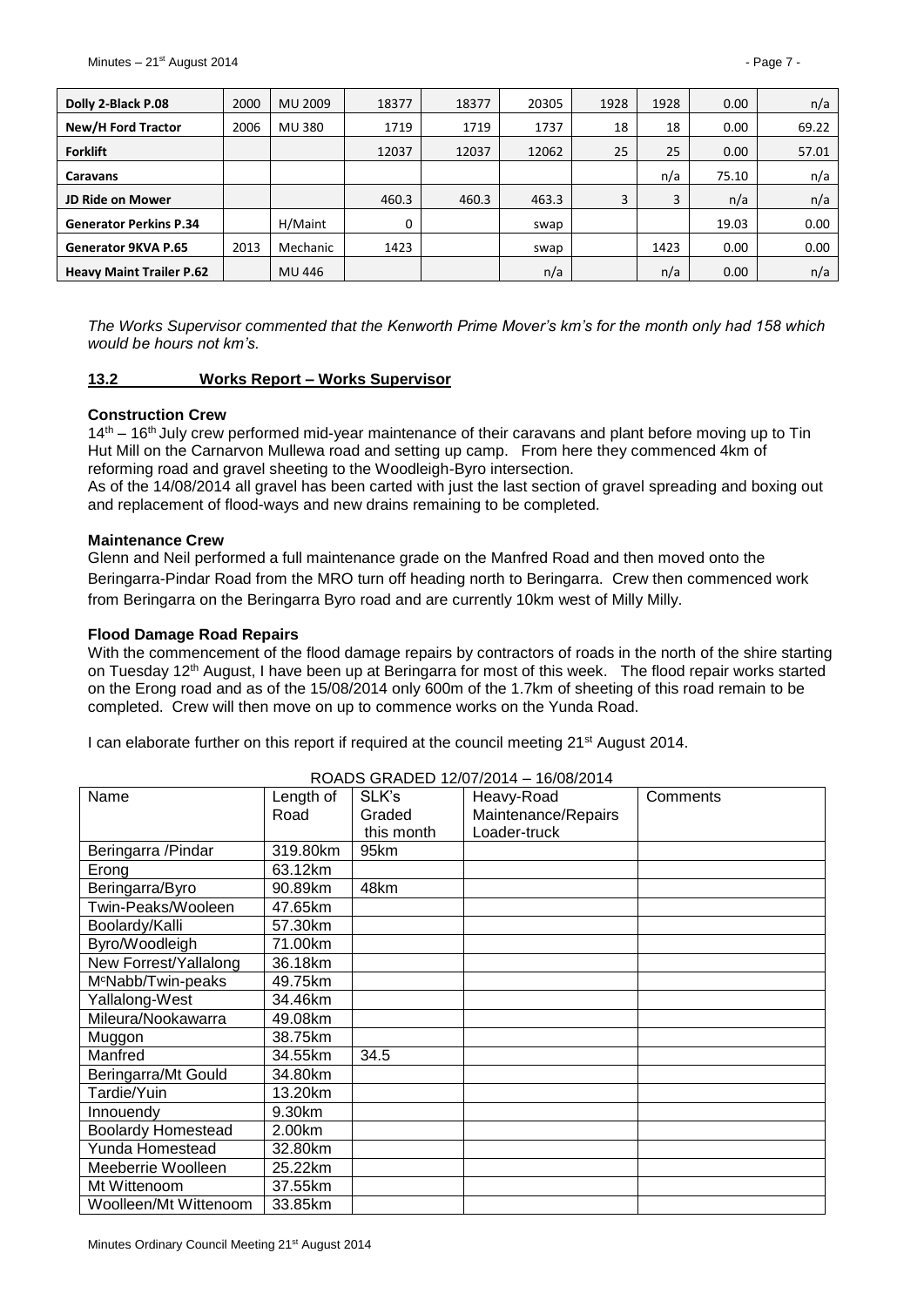| Beringarra Cue              | 109.82km |  |  |
|-----------------------------|----------|--|--|
| Boolardy Wooleen            | 19.08km  |  |  |
| Kalli Cue East              | 21.87km  |  |  |
| Coodardy Noondie            | 19.92km  |  |  |
| <b>Butchers Track</b>       | 64.54km  |  |  |
| <b>Butchers Muggon</b>      | 23.80km  |  |  |
| <b>Murchison Settlement</b> | 2.00km   |  |  |
| Pinegrove Yallalong         |          |  |  |
| Carnarvon-Mullewa           | 278.63km |  |  |
| Woolgorong-South            | 15.00km  |  |  |
| Nookawarra homestead        |          |  |  |
| Errabiddy-Bluff             | 12km     |  |  |
| Air strip Graded            |          |  |  |

Total of roads graded this month – 177.5 km

*The Works Supervisor apologised for the lack of report as he has been extremely busy. The flood damage started on the 12th, some water issue to start with but all good now. Ross-John has advised the Works Supervisor that the water is doing well and that Cork Tree is supplying good water out of the mill. We put in a tender for 2 bores but we need 4. An additional water cart will also be put on as it is so dry.*

*The Works Supervisor advised that the Flood Damage was going well. They had a little bit of trouble obtaining the right material but that has since been resolved. While the bulldozer is in the area the Works Supervisor wants to discuss with Cr Broad about changing some of the bunds.*

*The Works Supervisor went and had a look at the shire's Komatsu bulldozer, in town for repairs and it was mentioned that some other small items needed replacing rather than repairing. It would take four months to get a new fuel pump so the old one has been rebuilt which has proven to be a lot cheaper than a new one*  and no waiting. The machine should be ready at the end of September. The tracks are completely new now *and the radiator has a complete new core in the middle.* 

*Cr Foulkes-Taylor commented that it was great that the bore was performing but it was then advised that it is actually the mill not the bore. Cr Foulkes-Taylor also wanted to know about the maintenance grading and when we can get THEM Earthmoving going. The Works Supervisor advised that we can only use THEM after*  we have done our two maintenance grades. Cr Foulkes-Taylor then put in a request for the grading of the *Beringarra-Pindar Road to be completed as soon as possible as it needs to be done desperately just south of Murgoo to North of Tallering.*

*The Works Supervisor advised council that a portion of that road is under the flood damage programme and will get a full grade, however this would be another 2 to 3 months off and he suggested that we employ THEM Earthmoving for additional maintenance grading.*

*The CEO advised council that if we get THEM Earthmoving in to do the bits that need grading now then we will have to make sure we get our crew to do their 2 maintenance grades in this year to adhere to the financial agreement. We still have to report back to CSRIO about the spending of this money. This is to be finishing off the grade that was not fully completed last year.*

*Cr Broad also wanted to add the crew doing the flood damage was very harmonious and working really well. He also mentioned that it has been an unwritten rule in the past that the Beringarra-Pindar road had been graded leading up the Landor Races and it did not get completed until November last year. He understands that there are other roads that need urgent grading as well and that if we need to employ extra to get the grading done then he supports it 100%.*

*President Halleen advised that the roads are very dry at the moment and that due to heavy transport they are breaking up very easily.*

*Cr Williams asked the Works Supervisor about the water issues. Is it the production of the bores or a problem with the turkey nests leaking? The Works Supervisor answered that it was the production of the bore and it seems to be going well now. Just an observation on the bulldozer repairs the add-ons are appearing but not the take-off's. He asked us to keep an eye on it .The Works supervisor will get onto Adrian on Monday and get a break down so far.*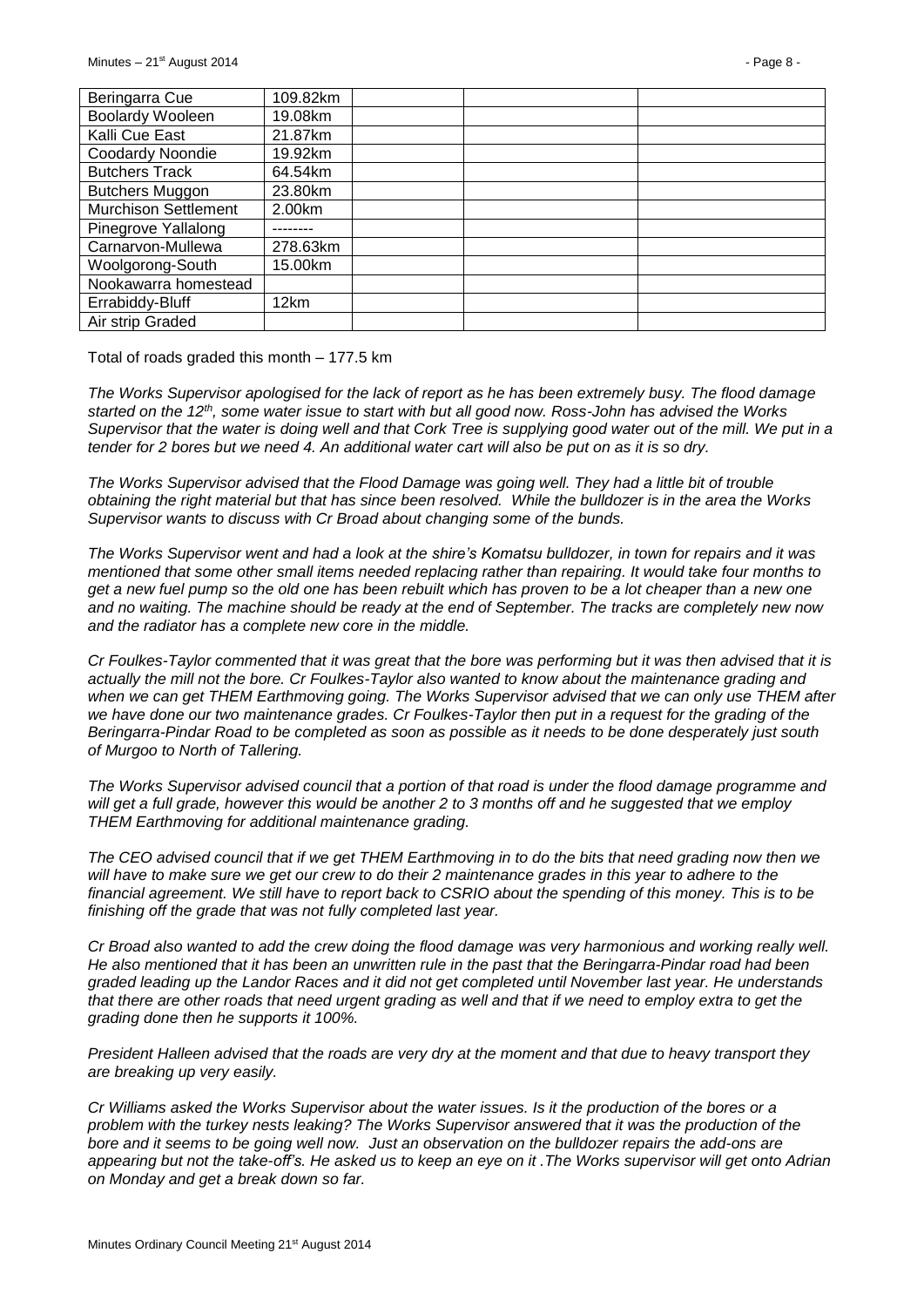*President Halleen asked if the grids on the Beringarra-Pindar be widened as they are becoming a safety issue and where would we discuss this. The CEO advised that the money given to us for the roads was not to address any safety issues but for additional maintenance works. The grid at the Kalli turn off and the one that is south of the Boolardy turn off are very narrow.*

*Cr Foulkes-Taylor agrees with Cr Broad that we should be able to spend the money sensibly and we should be able to move the money around as required. The CEO mentioned that there was a limited amount of funds and if we do additional work this year we may not have enough for the additional grades next year. This is something that can be assessed at budget review time.*

*The Works Supervisor commented that when the CEO and he went to the Ballinyoo Bridge for a safety meeting that it was discussed about the double lane access road up to the bridge. The CEO will follow up with BG & E to discuss the engineering specifics.*

#### **Recommendation:**

That the Work's Supervisor's report be accepted.

# **Voting Requirements:**

Simple majority

| <b>Council Decision:</b><br><b>Moved: Councillor Broad</b> | Seconded: Councillor Whitmarsh |            |
|------------------------------------------------------------|--------------------------------|------------|
| That the Work's Supervisor's report be accepted.           |                                |            |
| <b>Carried</b>                                             | For: $5$                       | Against: 0 |

# <span id="page-8-0"></span>**14. ANNOUNCEMENTS CONCERNING MEETINGS ATTENDED**

### <span id="page-8-1"></span>**14.1 Shire President**

*The Shire President did not attend any meetings throughout the month. However he did attend the Local Government Convention in Perth. A brief meeting was held with the Director General for Environment and the question was asked about having to get EPA approvals for us to correct corners and alignments on the Shire roads. He mentioned that is was a big issue that has come from a lot of other Shires. There is an administrational change proposed but it will be about 8 months before it can become legislation.* 

*A panel was formed of the actual ministers and since the three tier railway line has been hit on the head the roads down in the south and east have really had problems since Main Roads lost \$70 mill. A special meeting was scheduled for the Thursday that the president had not been able to make as he did not get his timetable until half past 12 and the meeting was at 10.30am. This was looking at alternative avenues to try and apply for the \$70.4m. This is going to the minister for upgrade on the roads.*

*President Halleen asked the CEO if she was aware of other avenues of funding due to the \$70 mill being taken away. The CEO replied that she was not aware of any.*

*President Halleen commented that there were some very good key note speakers and thanked the council for supporting him to go to the convention.*

# <span id="page-8-2"></span>**14.2 Councillors**

*Cr Williams did not attend any meetings for the month*

*Cr Foulkes-Taylor attended the Local Government Convention and the WALGA AGM. He was quite frustrated at the AGM as it was dominated by the proposed metro amalgamations. The other main area of concern with SW Shires was the emergency management programme and levy. There were a couple of motions to move responsibility to forestry department. Cr Foulkes-Taylor thanked the council for the opportunity to attend the convention.*

*Cr Whitmarsh did not make it to the NRM meeting. At the start of the week Cr Whitmarsh went down with David Gooch to have a meeting with Vern Ferndanan and Ken Baston and supplied them with a whole heap*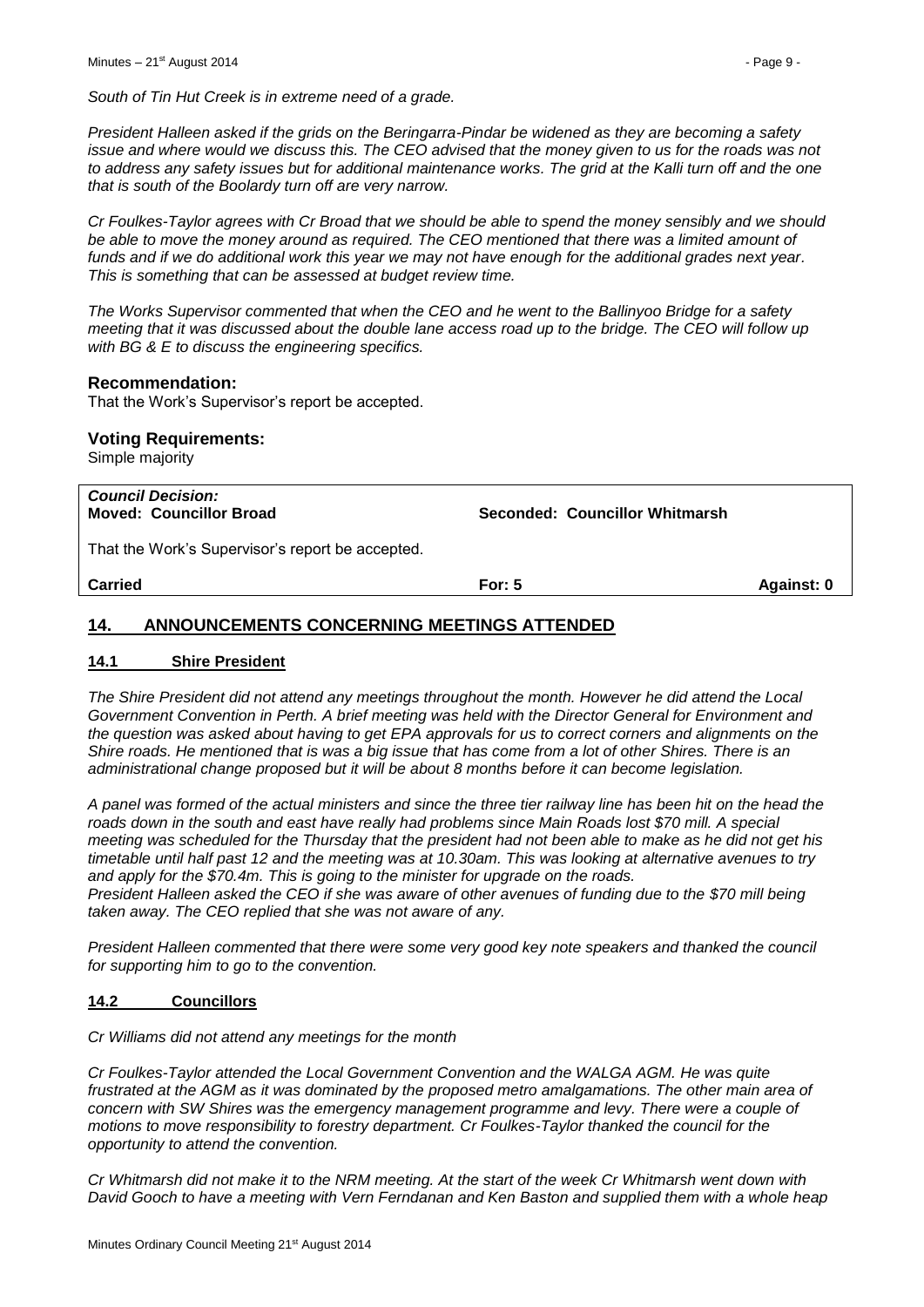*of emails that have gone back and forth from the CRBA members and the government departments, hopefully for them to go through and sort out some of the mess that they are in at the moment. Fairly brief meeting and the main reason was the membership.*

*The day before Cr Whitmarsh caught up with David Webster from AWI board and they are getting increasingly frustrated as well that people are not getting the information passed on. President Halleen asked if Ken was aware of the emails that were being sent and he was aware of most of them.*

*Cr Broad attended the Local Government Convention and thanked the Shire for allowing him to go but unfortunately Natalie was unable to attend. Natalie was booked into the John Howard session and Cr Broad's daughter Georgina attended instead and thoroughly enjoyed it.*

*The Mayor of Armadale was made a life member of the State Council and is a true gentleman. Only one life membership was awarded. There was no Local Government Medal awarded this year.*

*One of the late items to be brought up was the National Commission of Audit and was moved by the Northern Country Zone. People are hoping that this won't take place. The motion that passed was read out to the Councillors. We have to acknowledge that this is out there and we hope it doesn't happen because it would mean that Shire's like us would not exist. This was something Cr Broad wanted to bring to those who were unable to attend.*

*Cr Foulkes-Taylor asked Cr Broad where the push was coming from as there is obviously a push. Cr Broad replied that it is coming from the Federal Government. The next State Council meeting is on the 3rd September and this is likely to be discussed at that meeting.*

# <span id="page-9-0"></span>**15. REPORTS OF COMMITTEES & WORKING GROUPS**

# <span id="page-9-1"></span>**15.1 Wild Dog Control Working Group Meeting**

A meeting of the Wild Dog Control Working group was held on the 25th July**.** There was discussion on the bounty scheme and meat held for baits and how the take up had been since its' inception last November.

*10 x 20Kg boxes of roo sausage meat had been purchased from Geraldton Pet Meats in December and had been held in the freezer at the community freight shed. Reg said that from the 3 boxes he had, he had made around 1,900 baits. Most of the meat had been good but some of it was a bit too soft to make into a decent bait. Reg had found you need to cut it up when still frozen so that it doesn't get too messy. It would probably be better to get boxes of actual meat – roo, horse or donkey and use this rather than the rolled stuff. So far 7 boxes have been used and there are three left.* 

*Suggest we look at getting 12 x 20kg boxes of chopped meat at an estimated cost of \$5 per Kg. This meat to be accessible to any pastoralist within the shire who needs it and also to the two doggers operating in the shire. By allowing the two doggers to use the meat this would mean we would be getting baits on the ground in a more consistent and wider area and would give time to the doggers to be out trapping/monitoring etc. rather than sourcing meat. There has not been a great uptake of the meat and this would continue to be additional to the aerial baiting programmes being carried out.*

*All were in support of this. Sandy had a meeting with the AWI and advised that there may be funds available to cover the cost of a separate chiller (freezer) to be housed in the freight shed to store the meat for baiting. He will investigate this further and get back with some details. This would enable the meat to be stored separately.*

*The dog bounty has seen payment for 27 scalps so far. These have come from several properties, including Mt Narryer, Ballythunna, Nookawarra, Byro, Billabalong, Boolardy, Beringarra and the Murchison Settlement. There are other scalps known of that people haven't claimed for so we need to advertise/encourage people to take up the payments but it has been a good start for the first eight months.*

*Funding has been allocated in the budget again this year and there was discussion on the best way to utilise it.*

*The working group recommends to council that we keep the bounty payment going for up to \$10,000. This would equate to 100 scalps at \$100 per scalp.*

*An allocation for roo meat for baiting be made and this be available to the two doggers operating in the shire as well as any other pastoralist that needs it.*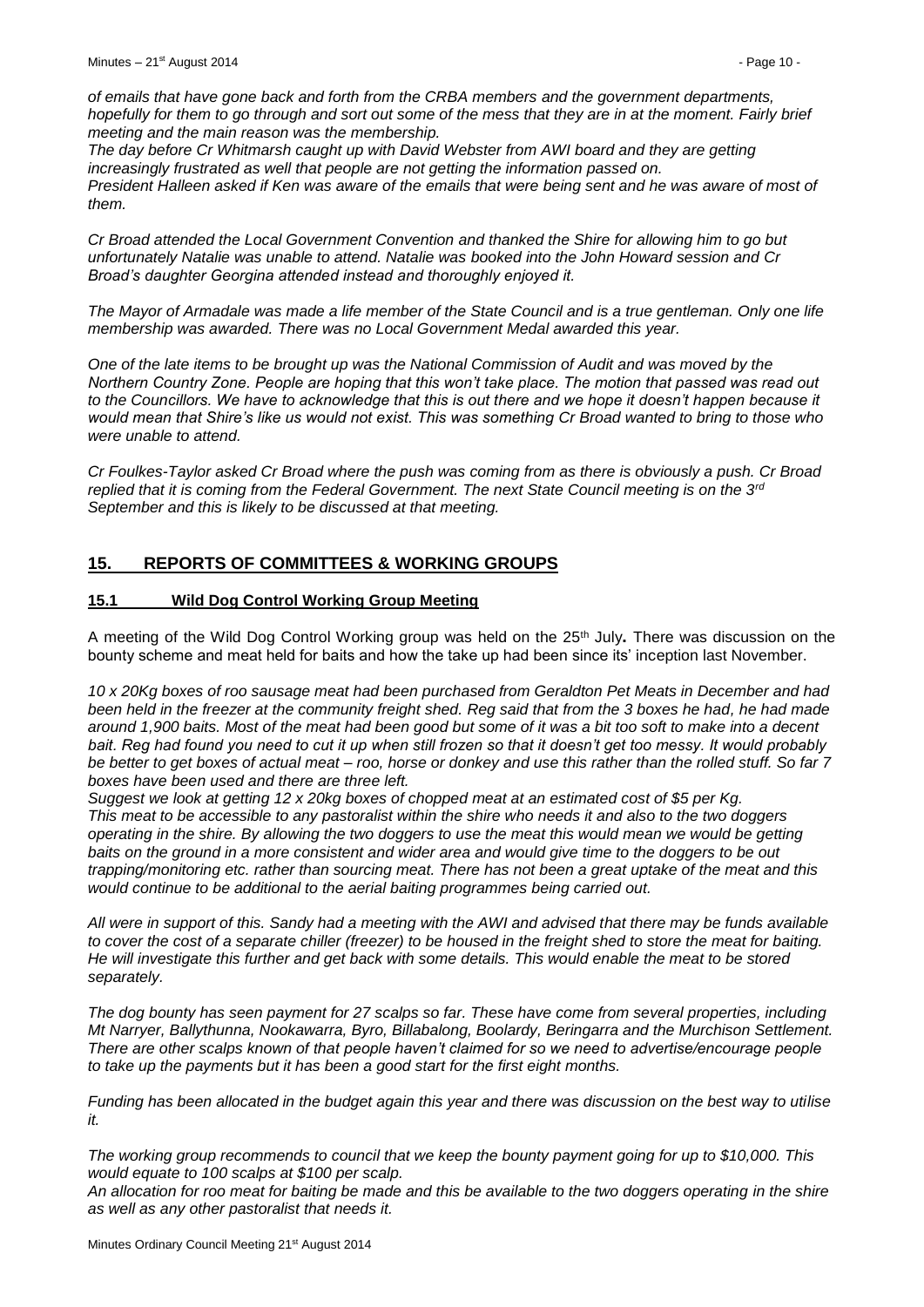There is a total allocation of \$20,000 in the budget this year for vermin/wild dog control but this includes a provision of \$10,000 for the CRBA contribution, if and when the CRBA are operational again. Council may want to restrict the allocation to the wild dog initiatives of bounty payment and meat provision to \$10,000 until later in the year when the CRBA situation is clarified.

*The CEO wanted to clarify that the meeting held at the Shire office was to discuss the figures and we were not sure about what was happening with the NRMA so we did not know what to do with the money put aside for this.*

*Cr Whitmarsh advised that the pet meat shop that supplied the meat was applying for a DEC contract and that there might be a shortage of roo meat. The pet meat shop owner said that because we are previous customers that he would honour that but anything above and beyond that might be difficult to supply.*

*President Halleen advised that there have been 27 scalps provided to date and asked the council what their opinion on the fee should be? A discussion was held amongst the councillors and they decided to amend the recommendation to exclude actual figures.*

*The CEO recommended the change be to keep the bounty going at a payment of \$100 per scalp and continue to purchase roo meat for baiting and this meat be available to the two doggers operating in the shire as well as the other pastoralists that need it.*

#### **Recommendation:**

That council support the recommendation of the wild dog control working group to:

- Keep the bounty payment going for a payment of \$100 per scalp
- Continue to purchase roo meat for baiting and this meat be available to the two doggers operating in the shire as well as other pastoralists that need it.

#### **Voting Requirements:**

Simple majority.

| <b>Council Decision:</b><br><b>Moved: Councillor Whitmarsh</b>                                                                                                                                                                                                                                                                                 | Seconded: Councillor Foulkes-Taylor |            |
|------------------------------------------------------------------------------------------------------------------------------------------------------------------------------------------------------------------------------------------------------------------------------------------------------------------------------------------------|-------------------------------------|------------|
| That council support the recommendation of the wild dog control working group to:<br>Keep the bounty payment going for a payment of \$100 per scalp<br>$\bullet$<br>Continue to purchase roo meat for baiting and this meat be available to the two doggers operating in<br>$\bullet$<br>the shire as well as other pastoralists that need it. |                                     |            |
|                                                                                                                                                                                                                                                                                                                                                |                                     |            |
| <b>Carried</b>                                                                                                                                                                                                                                                                                                                                 | For: $5$                            | Against: 0 |
| 15.2<br><b>Plant Working Group</b>                                                                                                                                                                                                                                                                                                             |                                     |            |

<span id="page-10-0"></span>A meeting of the Plant Working Group was held by teleconference on the 30th July 2014. A copy of the minutes of the working group meeting and quotes for replacement vehicles was circulated to all councillors on the 1st August.

The PWG met to discuss the replacement of the works supervisors Ute

Quotes had been obtained for a range of different vehicles including a Ford Ranger, Nissan Navarra, Hilux, Landcruiser and Nissan Patrol.

Trade-in prices had been obtained from Midwest Auto and Geraldton Toyota for the current vehicle. There was discussion on the best vehicle for the job and whether we should upgrade from a Hilux to a Landcruiser. It basically came down to whether we went with another Hilux or moved up to a Landcruiser. There was discussion for and against the change based on towing capacity of the Hilux (2,500Kgs) compared to the Landcruiser (3,500kgs), durability of the vehicles, overall safety of the vehicles and the amount of mileage which the works supervisor does as part of his job – often travelling in the early morning or evenings and in poor weather conditions.

At the end of this discussion the PWG voted on a recommendation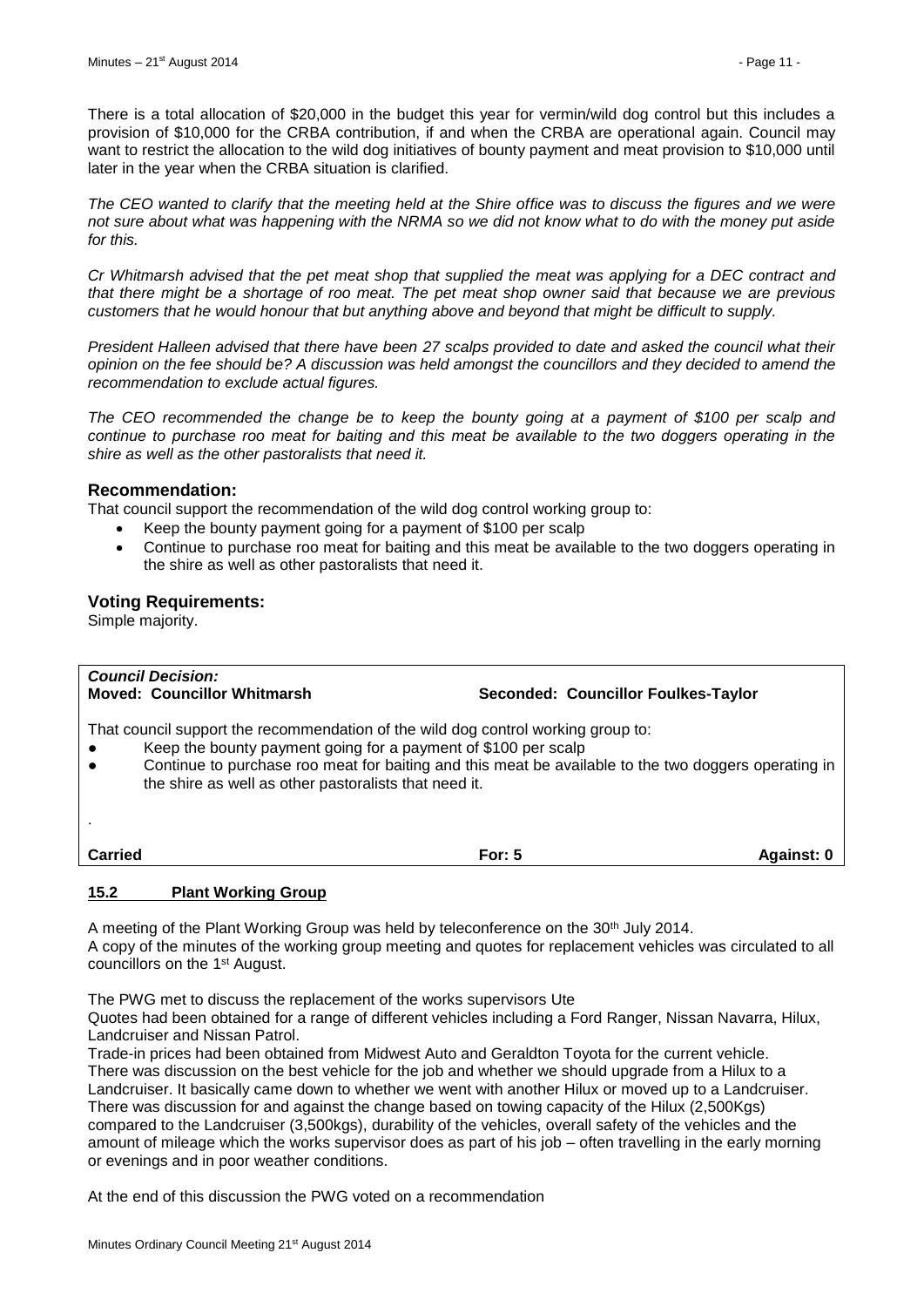Recommendation moved by Cr Squires and seconded by CEO Mrs. Goodbourn

That the PWG recommend to council that they proceed with the purchase of a Toyota Landcruiser to replace the Works Supervisors current vehicle.

Carried **For: 3** Against: 2

*There was discussion on the matter. Cr Foulkes-Taylor was against the motion and was in support of a Hilux as he felt that safety wise it was as good as a Landcruiser.*

*Cr Broad foreshadowed a motion that we proceed with the purchase of a new Toyota Hilux and trade-in of the existing vehicle.*

*The CEO said that the recent hire vehicle (Landcruiser) we had whilst the Hilux was being repaired was a very good vehicle – being higher and wider it gave a greater sense of safety. It had returned a good fuel consumption rate and has a better towing capacity.*

*Cr Broad said that the Works Supervisor shouldn't have to be towing caravans and heavy trailers around. President Halleen said that his boss had a Landcruiser V8 and he said it skipped around on the roads and was not as comfortable as the Hilux*

#### **Recommendation:**

That council supports the recommendation of the Plant Working Group and proceeds with the purchase of a Toyota Landcruiser and trade-in of the existing Hilux to replace the Works Supervisors current vehicle.

# **Voting Requirements:**

Simple majority.

| <b>Council Decision:</b>                                                                                                                                                                                           |                  |                                |                   |  |  |  |  |  |
|--------------------------------------------------------------------------------------------------------------------------------------------------------------------------------------------------------------------|------------------|--------------------------------|-------------------|--|--|--|--|--|
| <b>Moved: Councillor Broad</b>                                                                                                                                                                                     |                  | Seconded: Councillor Whitmarsh |                   |  |  |  |  |  |
| That council supports the recommendation of the Plant Working Group and proceeds with the purchase of a<br>Toyota Landcruiser and trade-in of the existing Hilux to replace the Works Supervisors current vehicle. |                  |                                |                   |  |  |  |  |  |
| Lost                                                                                                                                                                                                               | For:<br>$\bf{0}$ |                                | <b>Against: 5</b> |  |  |  |  |  |
| Motion foreshadowed by Cr Broad                                                                                                                                                                                    |                  |                                |                   |  |  |  |  |  |
| <b>Council Decision:</b>                                                                                                                                                                                           |                  |                                |                   |  |  |  |  |  |
| <b>Moved: Councillor Broad</b>                                                                                                                                                                                     |                  | Seconded: Councillor Whitmarsh |                   |  |  |  |  |  |
| That council proceeds with the purchase of a new Toyota Hilux as quoted and trade-in of the existing Hilux to<br>replace the Works Supervisors current vehicle.                                                    |                  |                                |                   |  |  |  |  |  |

**Carried For: 5 Against: 0**

# <span id="page-11-0"></span>**16. FINANCE**

# <span id="page-11-1"></span>**16.1 Financial Activity Statements July 2014**

| File:              | 2.2                                                         |
|--------------------|-------------------------------------------------------------|
| Author:            | Candice Smith – Senior Finance Officer                      |
| Interest Declared: | No interest to disclose                                     |
| Date:              | 15th August 2014                                            |
| Attachments:       | Financial Activity Statements for 1 month to 31st July 2014 |
|                    | <b>Balance Sheet</b>                                        |
|                    | Income Statement by Program Summary                         |
|                    | Income Statement by Nature & Type                           |
|                    | Income Statement by Program Detailed                        |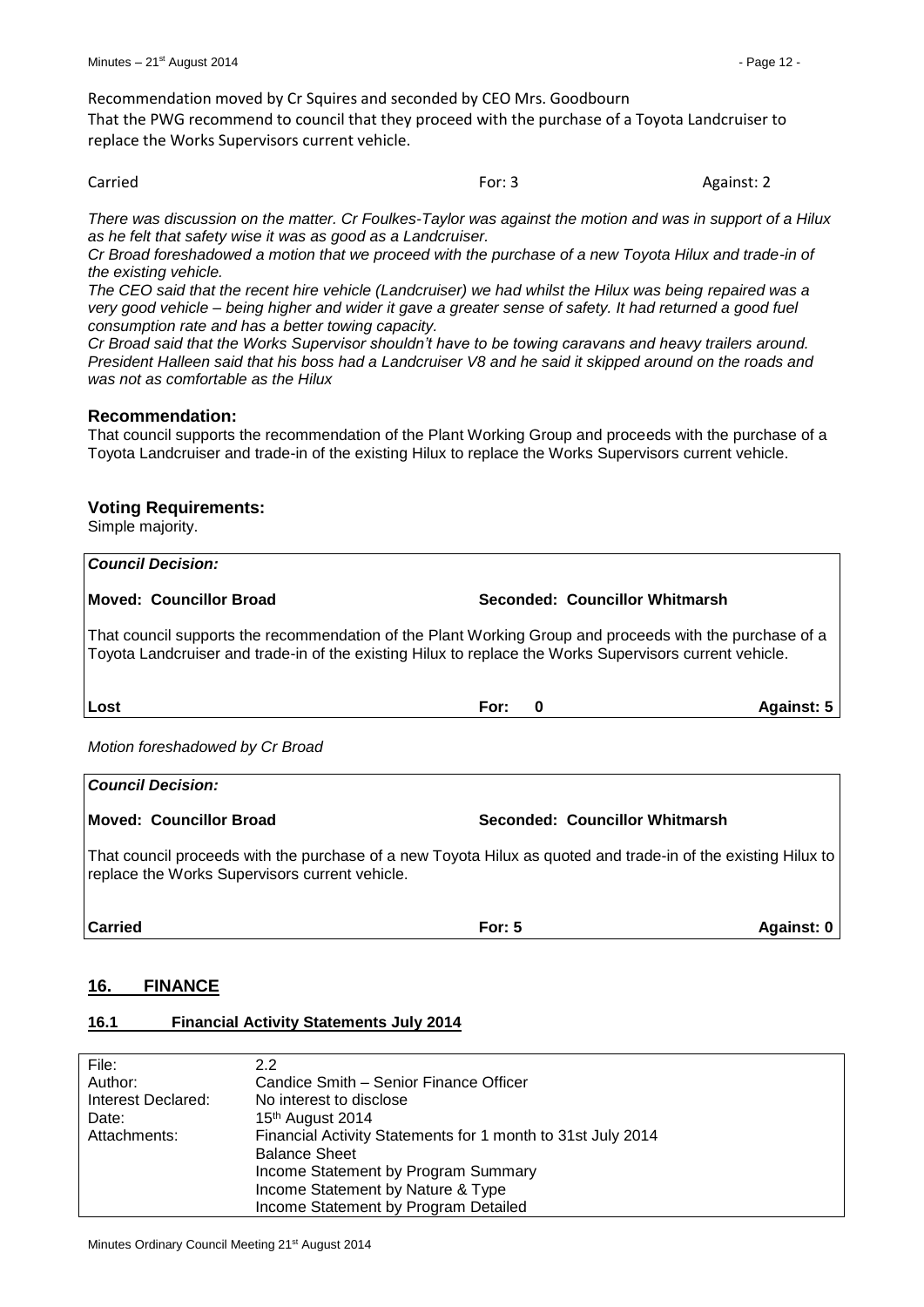#### **Matter for Consideration:**

Council to consider adopting the Monthly Financial Statements for July 2014.

#### **Background:**

The Local Government (Financial Management) Regulations 1996. Regulation 34 requires that local government report on a monthly basis and prescribes what is required to be reported.

#### **Comment:**

The Current Position at 31 July 2014 is a surplus of \$(171,109)

| Add Operating Revenues down     | (20, 506)  |
|---------------------------------|------------|
| Add Operating Expenditure down  | (14, 193)  |
| Less Funding Balance Adjustment | 463        |
| Less Capital Revenue down       |            |
| Add Capital Expenditure down    | (136, 873) |
| Less Rate Revenue down          |            |
|                                 | (171, 109) |

Refer pages 18 and 19 of the attachment for the status of Capital Disposals and Acquisitions against Budget and to pages 25 to 27 for details of major variances against budget. Most of the variances are due to timing issues

In accordance with Council Policy 5.2.1, authorising the CEO to invest funds surplus to immediate operating needs and Regulation 19c of the Local Government (Financial Management) Regulations, the following details Term Deposits held as at 31<sup>st</sup> July 2014.

| Beringarra-Cue Road Reserve TD | \$3,500,000.00 @ 3.56% Maturity 27/09/2014 |
|--------------------------------|--------------------------------------------|
| MCF Term Deposit               | \$ 300,000.00 @ 3.53% Maturity 27/08/2014  |
| Ballinyoo Bridge               | \$3,500,000.00 @ 3.53% Maturity 27/08/2014 |

#### **Statutory Environment:**

Local Government Act 1995

Section 6.4–Specifies that a local government is to prepare "such other financial reports" as is prescribed.

Local Government (Financial Management) Regulations 1996 Regulation 34 states:

> (1) A local government is to prepare each month a statement of financial activity reporting on the sources and applications of funds, as set out in the annual budget under regulation 22(1) (d) for that month in the following detail:

(a) Annual budget estimates, taking into account any expenditure incurred for an additional purpose under section 6.8(1) (b) or (c);

(b) Budget estimates to the end of month to which the statement relates;

(c) Actual amounts of expenditure, revenue and income to the end of the month to which the statement relates;

(d) Material variances between the comparable amounts referred to in paragraphs (b) and

(e) The net current assets at the end of the month to which the statement relates.

#### **Strategic Implications:** Nil.

# **Policy Implications:**

Nil.

#### **Budget/Financial Implications:**

Reports showing year to date financial performance allow monitoring of actual expenditure, revenue and overall results against budget targets.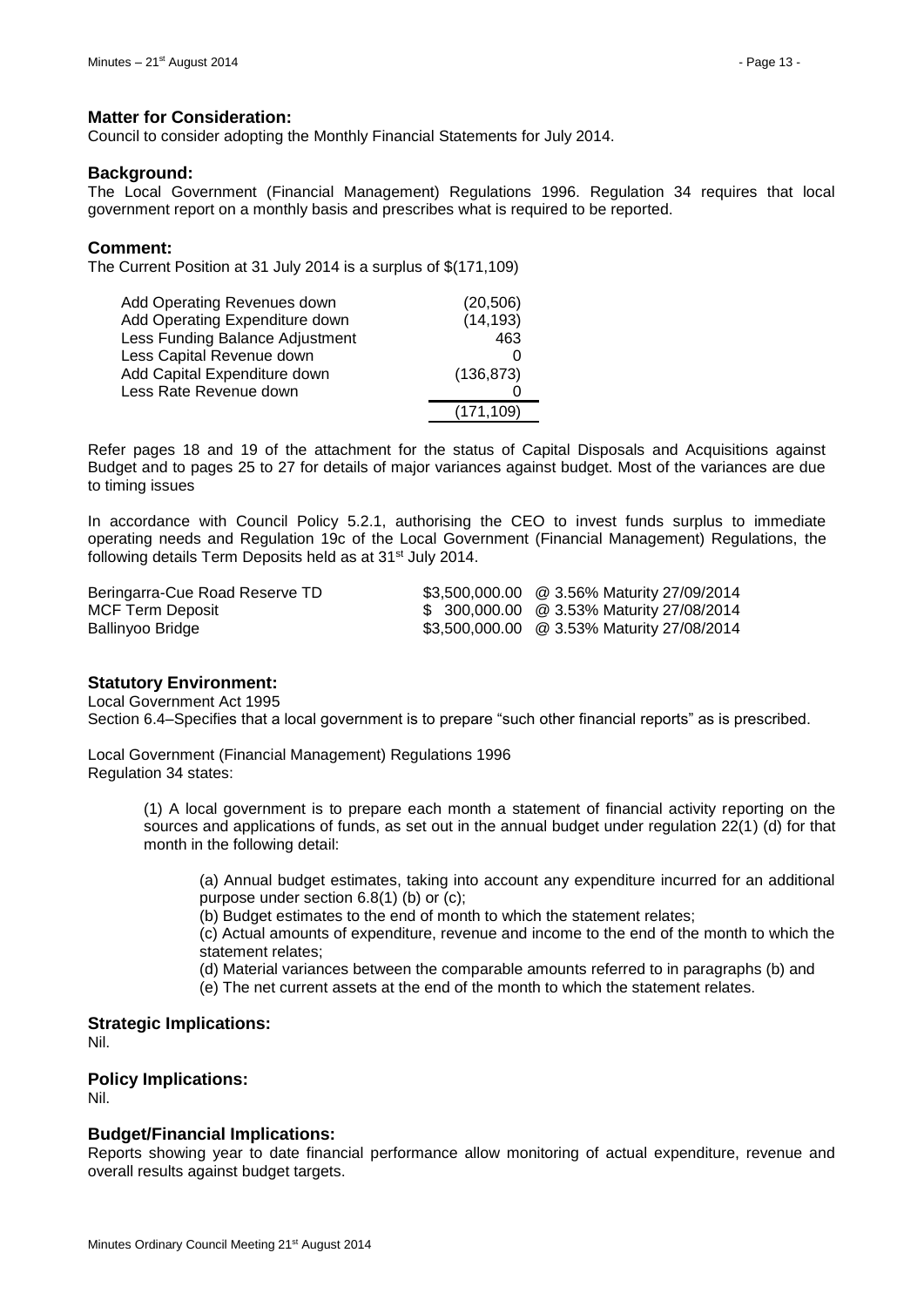#### **Sustainability Implications:**

- **Environmental:**
- There are no known significant environmental considerations
- **Economic:**
- There are no known significant economic considerations **Social:**
- There are no known significant considerations

### **Consultation:**

UHY Haines Norton

#### **Recommendation:**

That Council adopt the financial statements for the period ending 31st July 2014 as attached.

#### **Voting Requirements:**

Simple majority.

# *Council Decision:* **Moved: Councillor Cr Broad Seconded: Councillor Cr Williams**

That Council adopt the financial statement for the period ending 31<sup>st</sup> July 2014 as attached

**Carried For: 5 Against: 0**

# <span id="page-13-0"></span>**16.2 Accounts Paid during the period since the last list was adopted/endorsed by Council**

| File:              |                                        |
|--------------------|----------------------------------------|
| Author:            | Candice Smith - Senior Finance Officer |
| Interest Declared: | No interest to disclose                |
| Date:              | 15th August 2014                       |
| Attachments:       | EFT & Cheque Details for July 2014     |
|                    |                                        |

# **Matter for Consideration:**

Authorisation of accounts paid during the month of July 2014.

# **Background:**

Accounts paid are required to be submitted each month.

# **Statutory Environment:**

Local Government (Financial Management) Regulations 1996 Reg 13(1)–Requires that where the Chief Executive Officer has delegated power to make payments from the Municipal or Trust funds a list of accounts paid is to be prepared each month.

# **Comment:**

Payments made during the month of July as per attached schedule

*Cr Foulkes-Taylor asked about the significant payment made to the engineering crew for the Ballinyoo Bridge and wanted to know what the feeling of this is and are we getting value for money.* 

*The CEO replied that the problem that has been happening is that there have been 3 project officers since the start of the project and this is causing some timing issues. With the safety check this is the final step before we call tenders. We now have the final specifications which we did not have up until now. The project is progressing but it is not going to happen quickly.*

*Cr Broad asked the finance officer about the councillor payments and the difference in amounts per councillor. He was advised that Cr Williams attended a special meeting within the quarter along with the normal meeting. Cr Broad was happy with this.*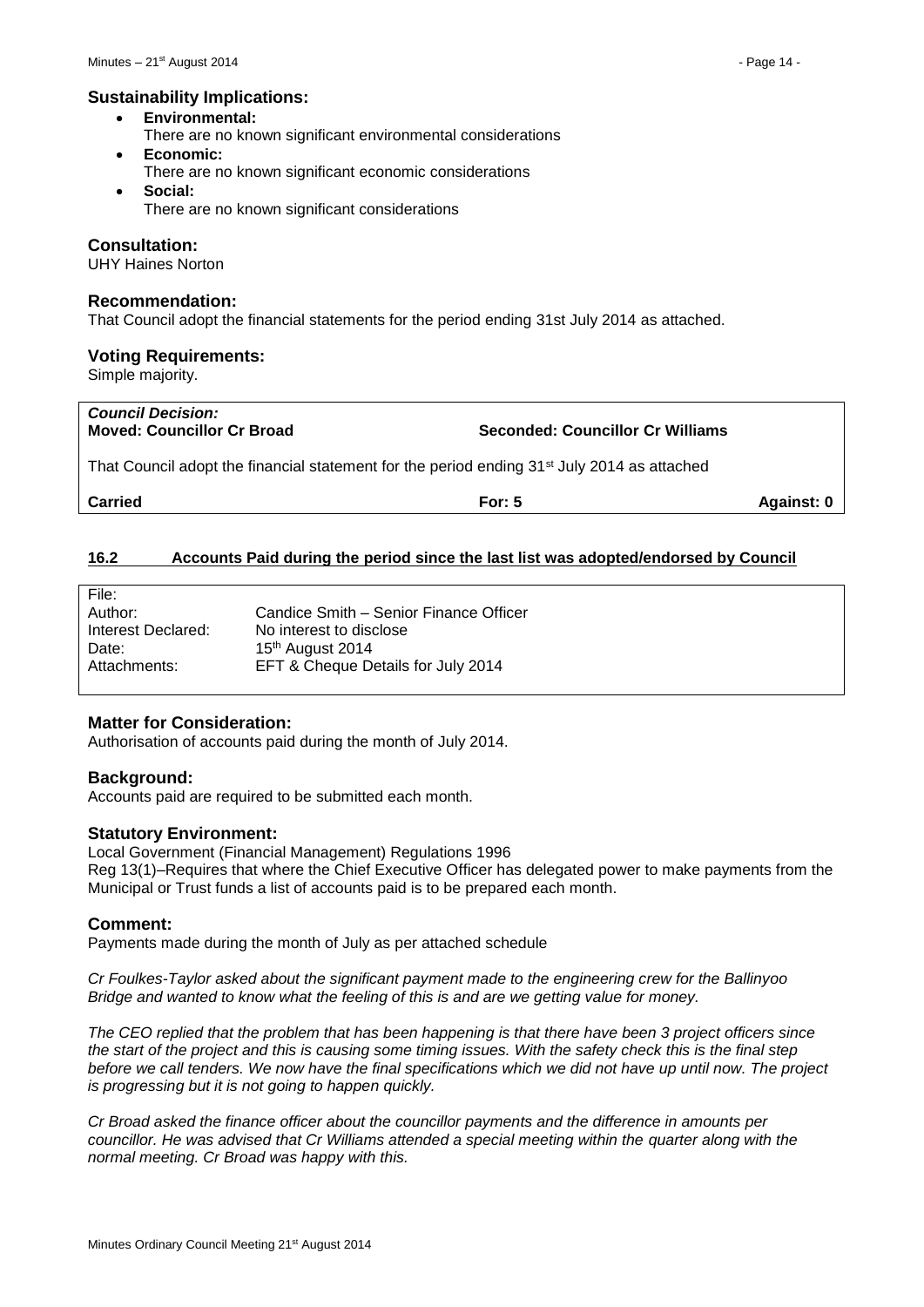*Cr Williams asked the finance officer about an invoice for an oil filter purchased for the Great Wall being \$123.00. Upon investigating, Cr Williams and other councillors were advised that it was actually 6 oil filters that were purchased and not just one. The councillors were very happy to be advised of this.*

*President Halleen asked the finance officer about the LCDC money in the trust account and the CEO replied that she had transferred the money to the LCDC as per council's discussion some months ago. This money related to 2 projects from a long time ago and the money has now been given to the LCDC to assist with current projects.*

#### **Strategic Implications:**

None

# **Policy Implications:**

None

# **Budget/Financial Implications:**

Payment from the Municipal and Trust Bank Accounts.

#### **Sustainability Implications:**

- **Environmental:**
	- There are no known significant environmental considerations
- **Economic:**
- There are no known significant economic considerations
- **Social:** There are no known significant considerations

#### **Consultation:**

Haines Norton

#### **Recommendation:**

That the accounts as per the attached Schedule presented to this meeting totalling \$1,761,434 which includes \$1,569,428 of intra account transfers, be passed for payment/endorsed by Council.

# **Voting Requirements:**

Simple majority

# *Council Decision:* **Moved: Councillor Foulkes-Taylor Seconded: Councillor Williams**

That the accounts as per the attached Schedule presented to this meeting totalling \$1,761,434 which includes \$1,569,428 of intra account transfers, be passed for payment/endorsed by Council

**Carried For: 4 Against: 0**

*Cr Broad left the meeting at 11.42am Cr Broad returned to the meeting at 11.43am*

# <span id="page-14-0"></span>**17. DEVELOPMENT**

# <span id="page-14-1"></span>**17.1 Tender Supply of Freight Services to Murchison Settlement**

| File:              | 14.13                        |
|--------------------|------------------------------|
| Author:            | Jenny Goodbourn              |
| Interest Declared: | Nil                          |
| Date:              | 14 <sup>th</sup> August 2014 |
| l Attachments:     | Nil                          |

# **Matter for Consideration:**

Shire to call tender for supply of freight services to Murchison Settlement.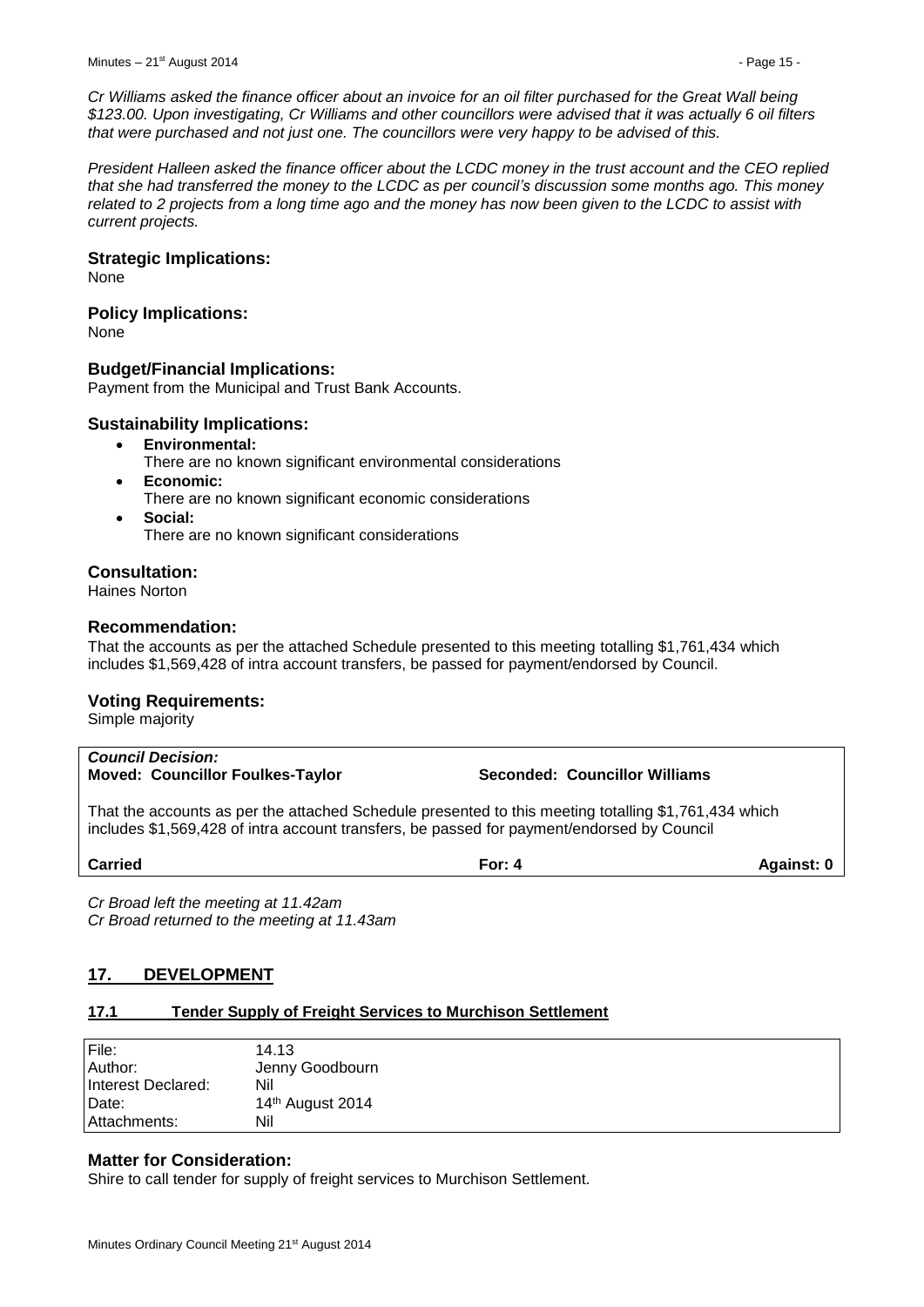### **Background:**

The current freight contract was for a period of two years and is due to expire on the 31<sup>st</sup> August 2014. A new tender needs to be called for freight service provision with effect from 1<sup>st</sup> September 2014.

#### **Comment:**

At the July meeting of council it was resolved;

| <b>Council Decision:</b><br><b>Moved: Councillor Squires</b>                                                                                                                           | Seconded: Councillor Williams |  |
|----------------------------------------------------------------------------------------------------------------------------------------------------------------------------------------|-------------------------------|--|
| That Council calls a tender for the provision of a weekly freight service to the Murchison Settlement for a<br>period of two years commencing from the 1 <sup>st</sup> September 2014. |                               |  |
| <b>Carried</b><br>For: $6$<br>Against: 0                                                                                                                                               |                               |  |
| A tender was advertised which closes on Wednesday 20 <sup>th</sup> August 2014. Details of tenders received will be                                                                    |                               |  |

available at the meeting for councils' consideration and determination.

*The CEO advised that we only received 2 tenders. The councillors had an open discussion on the tenders including the stipulation that the freight had to be in the Murchison Settlement by 6pm. Mr Keros Keynes had submitted a letter which was read out to council regarding his concerns about meeting this deadline. The tender specified that deliveries need to be in the settlement by 6pm to enable the distribution and pick up by people who have ordered the freight.*

*Council discussed this following the concerns raised in the letter. Council resolved to request that they endeavour to be at the settlement by 6pm.* 

*Council understands that if there are urgent items to be collected then this will mean they cannot always leave Geraldton in time to be here by 6pm. However if the items are not urgent then they can be left until the next freight run the following week. We will send a notice out to the community re-advising the need to give notice by 12pm on Wednesday if they have things to collect and also asking them to provide details of what is to be collected. We will organise a "how-to order freight" guide for people new to the district.*

#### **Statutory Environment:**

S3.57 Local Government Act 1995.

# **Sustainability Implications:**

- **Environmental**
	- There are no known significant environmental implications associated with this decision **Economic**
- There are no known significant economic implications associated with this decision
- **Social**

There are no known significant social considerations associated with this decision

#### **Strategic Implications:**

Nil

**Policy Implications:**

In line with Shire of Murchison Purchasing Policy

#### **Financial Implications:**

A provision of \$90,000 for freight has been included in the 2014/2015 budget.

# **Consultation:**

Nil

# **Recommendation:**

To be determined.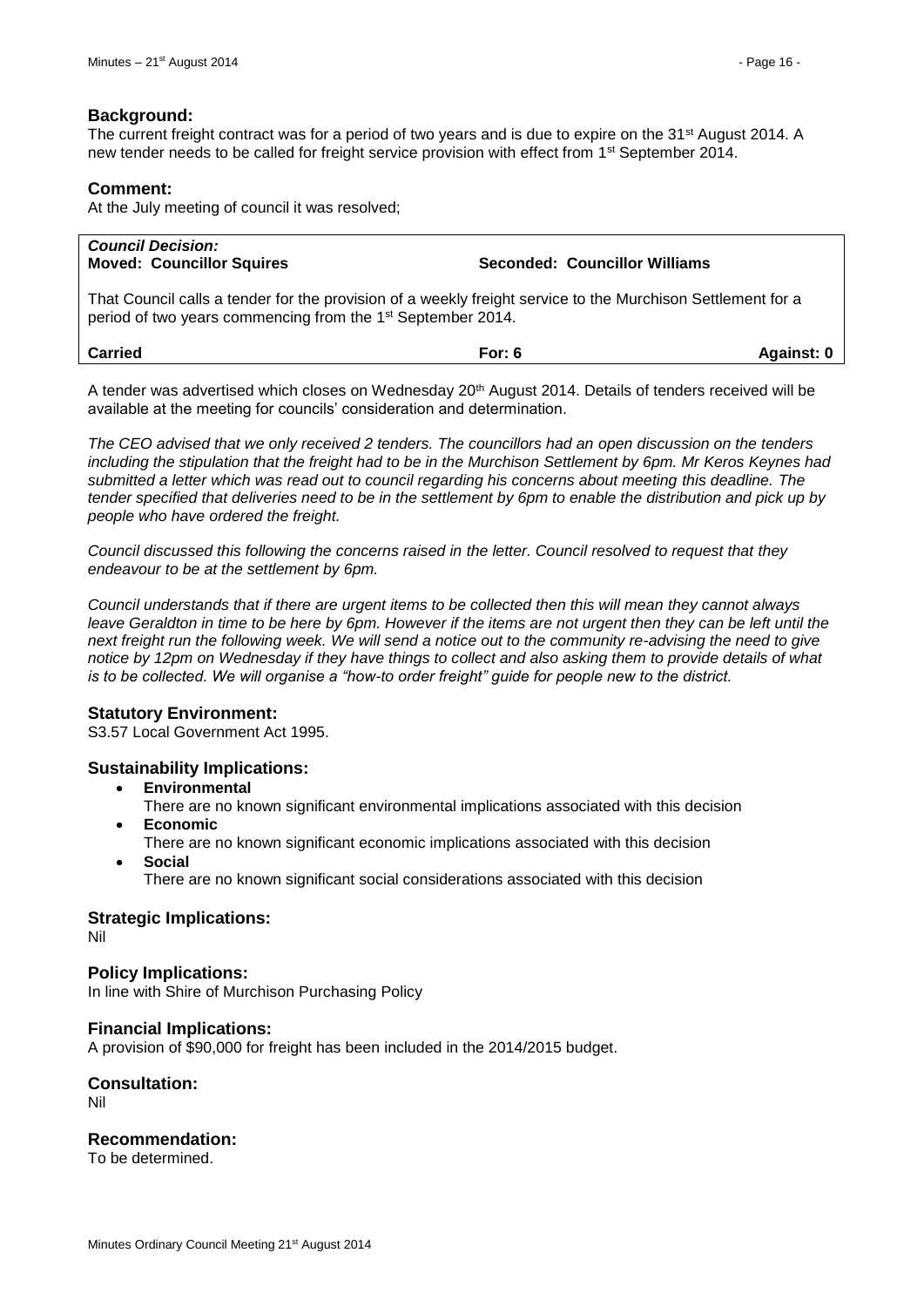#### **Voting Requirements:**

Simple Majority

| <b>Council Decision:</b><br><b>Moved: Councillor Whitmarsh</b>                                                                                                                                | Seconded: Councillor Williams |            |
|-----------------------------------------------------------------------------------------------------------------------------------------------------------------------------------------------|-------------------------------|------------|
| That the contact for the freight tender for the period 1/9/2014-31/8/2016 be awarded to Geraldton Murchison<br>Freight and that the contract include endeavour to arrive by 6pm for delivery. |                               |            |
| <b>Carried</b>                                                                                                                                                                                | For: $5$                      | Against: 0 |

*Cr Foulkes-Taylor declared an interest in the following item. Cr Foulkes-Taylor left the meeting at 12.01pm*

#### <span id="page-16-0"></span>**17.2 Verandah – New Staff Residence**

| File:              | 9.1                          |
|--------------------|------------------------------|
| Author:            | Jenny Goodbourn              |
| Interest Declared: | Cr Foulkes-Taylor            |
| Date:              | 14 <sup>th</sup> August 2014 |
| l Attachments:     | Nil                          |

# **Matter for Consideration:**

Quotes for verandah, carport and decking to new staff residence.

#### **Background:**

Following a meeting of the SBWG in May 2014 a request for quote was sent out for concrete works for the verandah at the new staff residence. At the time we were requesting for a retaining wall to be built around the residence and a slab for the verandah and carport at a raised height to take it up to the level of the house. Two quotes were received – one of \$42,880 and one of \$48,380. In view of these quotes we decided it might be best to call for a quote for the verandah structure to be built first with a deck rather than a concrete slab. This would negate the need for a retaining wall. The CEO waited for the structural engineer to draw up the plans and during this time he advised that due to the construction of the house the verandah would need to be self-supporting and not attached to the house. The engineered plans were received on the 18<sup>th</sup> July and a request for quotes was advertised on the 25<sup>th</sup> July. The request asked for quotes for the supply and erection of a verandah carport and decking on the new house.

#### **Comments:**

At the time of writing three quotes have been received:

| <b>Supplier</b>                | <b>Verandah &amp; Carport</b> | <b>Decking</b>            | <b>Total</b>                  |
|--------------------------------|-------------------------------|---------------------------|-------------------------------|
| <b>Shoreline Outdoor World</b> | \$36,181.20                   | $$56,621.00$ $$92,802.20$ |                               |
| Hoseys' Contracting            | \$64,957.05                   |                           | $$35,760.15 \mid $100,717.20$ |
| <b>Coral Coast Homes</b>       |                               |                           | \$134,635.00                  |

The Shoreline Outdoor World quote is not per the engineers design supplied but to their standard engineering specifications for this area. The decking they have quoted is Ali wood slats (aluminium). Hoseys' Contracting quote is based on the engineering specifications. The decking is using ACQ reeded pine decking.

Coral Coast Homes say all structural steel to be hot dipped galvanised (does not include painting) and decking to be CCA pine. It would be an additional \$3,050 to use hardwood decking.

So far we have spent \$175,675.98 on the new house and we had a total budget allocation of \$300,000 for the project so there is \$124,324.02 left. We still have to get the plumbing and electrical works completed, put in floor coverings, blinds and do the fencing.

We may have to re-assess the size of the verandah or look at putting up the verandah but not a deck – maintaining the current ground level as it is.

*Discussion was held by the council who were surprised at the costs involved – especially for the decking which had proved more expensive that the previous quotes for concrete.*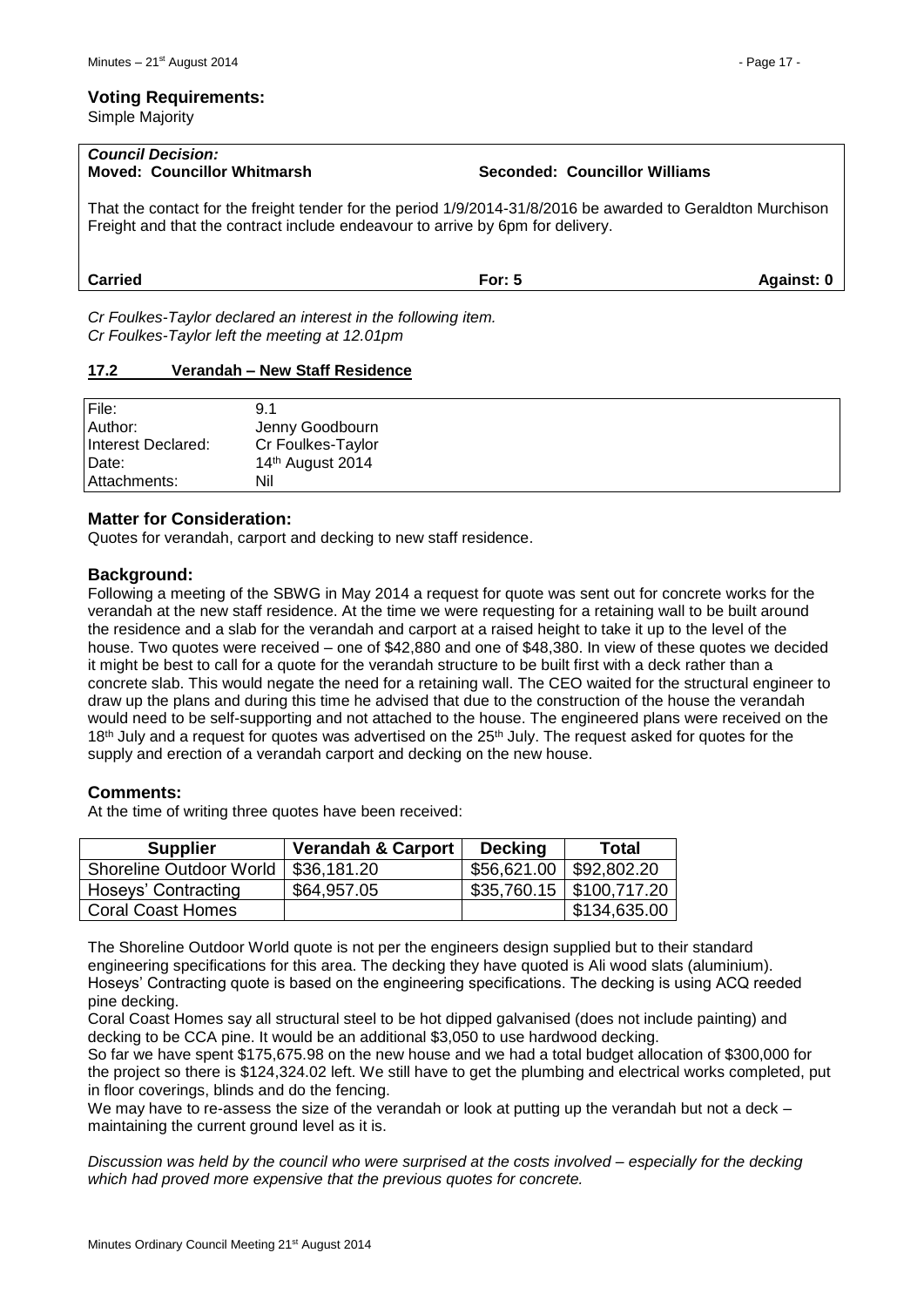*Following discussion it was resolved to proceed with the Shoreline Outdoor world veranda and call new quotes for expression of interest to do a flat concrete slab around the base rather than raised with a wall as previously requested.*

# **Statutory Environment:**

Nil

# **Sustainability Implications:**

- **Environmental**
	- There are no known significant environmental implications associated with this decision
- **Economic**
	- There are no known significant economic implications associated with this decision
- **Social**

There are no known significant social considerations associated with this decision

# **Strategic Implications:**

Nil

# **Policy Implications:**

Nil

# **Financial Implications:**

There is a budget allocation remaining of \$124,324.

# **Consultation:**

Nil

# **Recommendation:**

To be determined following discussion.

# **Voting Requirements:**

Simple Majority

# *Council Decision:*

# **Moved: Councillor Broad Seconded: Councillor Foulkes-Taylor**

That council proceeds with the quote from Shoreline Outdoor World to be used for the verandah and carport and call for quotes on the concrete work based on 100ml above n.g.l. with a provision for lattice and steps as required.

**Carried For: 5 Against: 0**

*Cr Foulkes-Taylor returned to the meeting 12.22pm*

# <span id="page-17-0"></span>**17.3 ULP Tank at Roadhouse**

| File:              | 13.11            |
|--------------------|------------------|
| Author:            | Jenny Goodbourn  |
| Interest Declared: | Nil              |
| Date:              | 15th August 2014 |
| Attachments:       | Nil              |

# **Matter for Consideration:**

Replacement of the underground ULP tank at the roadhouse.

# **Background:**

A delivery of ULP was made on the  $23<sup>rd</sup>$  July and when the tank was dipped on the following Friday it was discovered that there was a leak as most of it had gone. Further dips proved that the ULP tank was leaking as the fuel continued to reduce. We have had to stop using the tank and currently only have an emergency supply available at the depot for people that would be stranded here.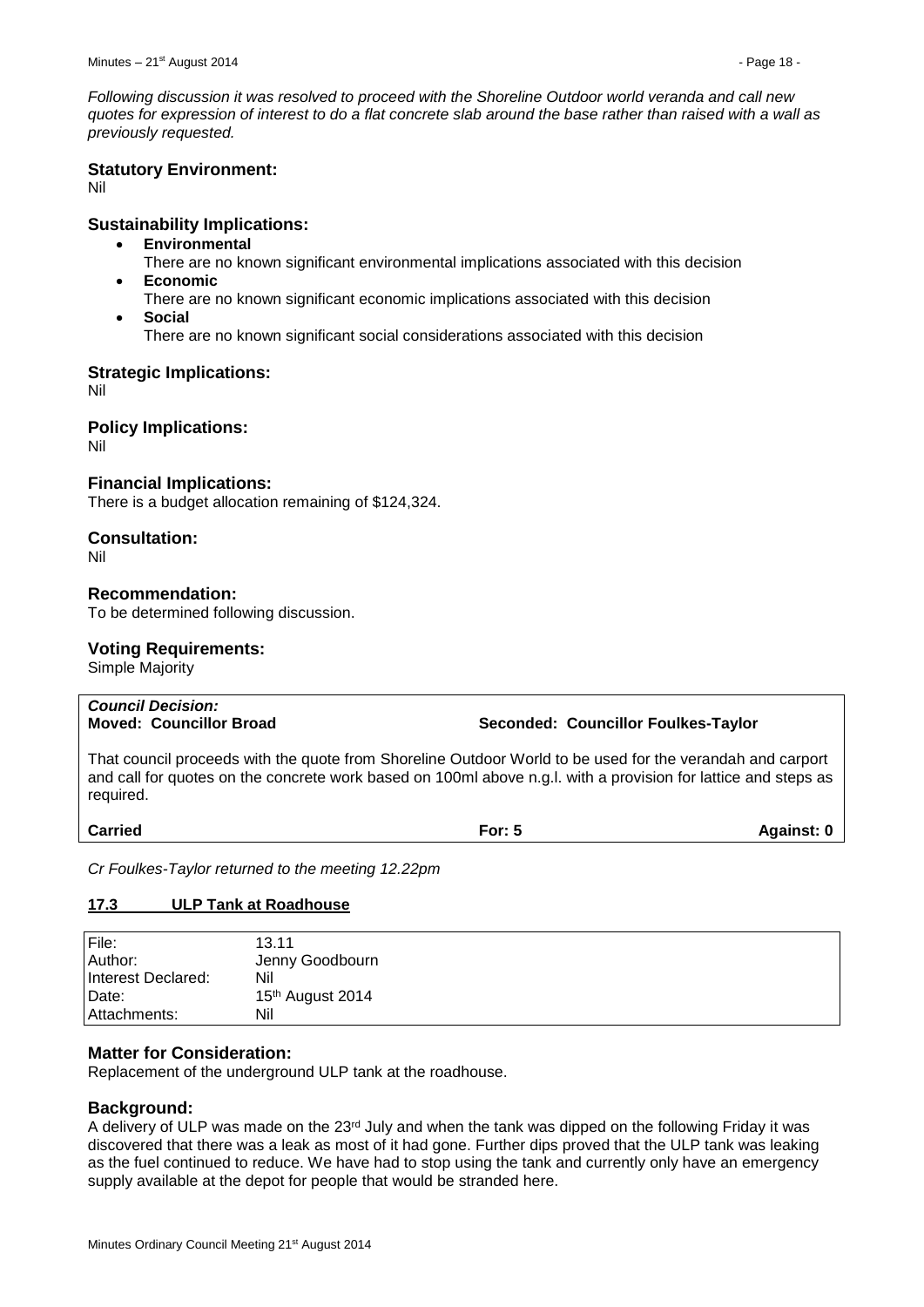#### **Comments:**

We have a budget allocation of \$40,000 as we were looking at putting in a new larger diesel tank this year, similar to the one we put in at the depot last year. The CEO has been in contact with Petro Industrial who gave a quick quote of \$60,405 plus GST for the two tanks – there would of course be trenching, pipework, connection and freight on top of this.

The CEO also contacted FuelFix who are going to provide a quote for new tanks. FuelFix can provide a 4,500l temporary tank but we would still have to trench at least 8m as the tank has to be at least 8m from any electrical source (pumps) for safety reasons. The cost to set up the temporary tank would be \$5,764 plus GST and \$250 per week to hire the tank. In view of this it may be more cost effective to go straight for the purchase of the new tanks and get this done as soon as possible to minimise the disruption to the roadhouse. Petro Industrial would like to visit the site so they can do a full plan including the dangerous goods licence that will be required if we hold more than 5,000 litres of ULP. At the teleconference held on the 30<sup>th</sup> July the options were discussed and council wanted to proceed with the new tanks as soon as possible. The current budget allocation will not be enough but we could defer the handy hitch and attachments until next year. This would free up \$50,000 and we could use \$35,000 towards the tank giving us a budget of \$75,000 to cover the two tanks.

*The CEO brought council up to date with where the Shire stands at present. Petro Industrial will be visiting the settlement on Tuesday to assess the site and provide a quote.*

*Cr Foulkes-Taylor advised that he would support the motion and no other discussion was held.*

#### **Statutory Environment:**

Nil

# **Sustainability Implications:**

- **Environmental**
- There are no known significant environmental implications associated with this decision **Economic**
- There are no known significant economic implications associated with this decision **Social**
	- There are no known significant social considerations associated with this decision

#### **Strategic Implications:**

Nil

#### **Policy Implications:**

Nil

#### **Financial Implications:**

There is a current budget allocation of \$40,000.

# **Consultation:**

Nil

#### **Recommendation:**

That council amend the budget to defer the purchase of the handy hitch (\$50,000) and use \$35,000 of these funds toward the purchase and installation of a new ULP and diesel tank at the roadhouse.

# **Voting Requirements:**

Absolute Majority

# *Council Decision:*

#### **Moved: Councillor Broad Seconded: Councillor Whitmarsh**

That council amend the budget to defer the purchase of the handy hitch (\$50,000) and use \$35,000 of these funds towards the purchase and installation of a new ULP and diesel tank at the roadhouse.

| <b>Carried by Absolute Majority</b> | For: $5$ | <b>Against: 0</b> |
|-------------------------------------|----------|-------------------|
|                                     |          |                   |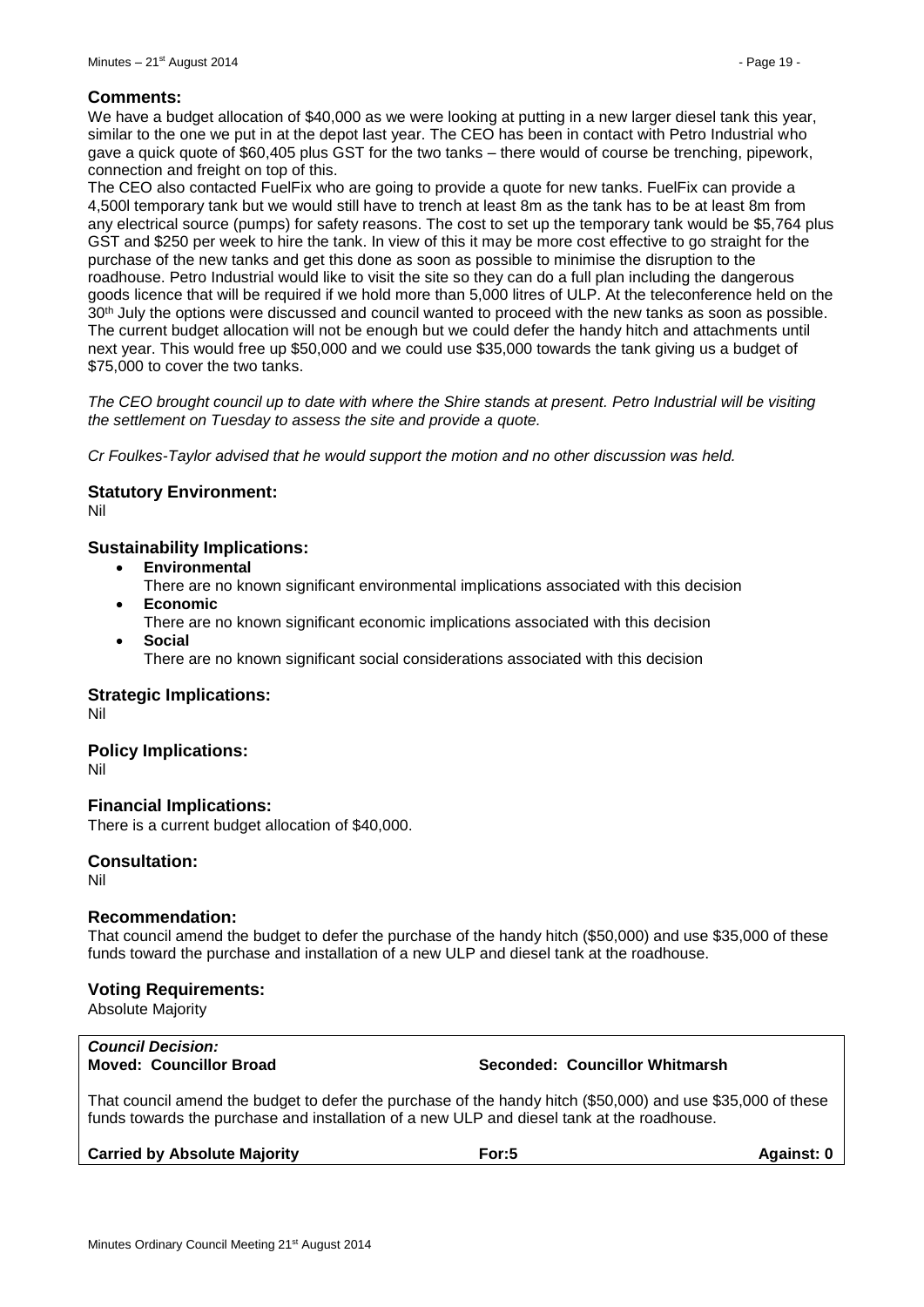<span id="page-19-0"></span>

| File:<br>Author:   | 10.5             |
|--------------------|------------------|
|                    | Jenny Goodbourn  |
| Interest Declared: | Nil              |
| IDate:             | 15th August 2014 |
| Attachments:       | Nil              |

# **Matter for Consideration:**

Repairs to the No1 gen set at the settlement.

# **Background:**

There have been ongoing issues with the #1 gen set and the settlement has lost power several times in recent weeks.

JMG (who we previously had a dispute with following installation) have been assisting and talked through repairs to the power board the other day when power was down for 4-5 hours.

They have concluded that the Easy Gen controller has failed and have suggested proposed works to install a new controller and power board – subject to confirmation that this is the problem when they get on site. The automatic switch over has also never worked and they suggest this is due to the load placed on the generator being too great to allow the other one to start up. This could be fixed by installing load shedding contactors.

#### **Comments:**

The work for the controller and power board and assessment of the generators has been quoted at \$19,635 + GST and for the load shedding contactors \$3,600.

Whilst this is a lot of money – the supply of power is essential to the operation of the settlement and it is a specialized job to work on this set-up. We have had contractors from Geraldton who were out here look at it but they were not qualified to work on it and were unable to do anything.

Currently we have no read out from gen set 1 and cannot see what its' output is or if there are any error codes. As well as the power cuts we are experiencing problems such as electrical clocks running slow and one of the pumps at the gen set appears to be running backwards.

The CEO has advised the data logger people of the problems and they will wait until the repairs and upgrades are carried out as they have to match the logger to the system we have installed.

At the teleconference on the 30<sup>th</sup> July there was consensus that we engage JMG to come up and carry out the work quoted for.

We have a budget provision of \$10,000 for gen set maintenance and servicing. If council have decided to defer the handy hitch at item 17.3 there will be \$15,000 left from that which we could allocate to these repair works.

Once we have ascertained what has caused the problem with the gen set we will be able to see if it is an insurable event.

*The CEO gave another update on the situation with the power. The cost could be another \$2000 plus accommodation but will depend on what is found when JMG are on site.*

# **Statutory Environment:**

Nil

# **Sustainability Implications:**

**Environmental**

There are no known significant environmental implications associated with this decision **Economic**

There are no known significant economic implications associated with this decision **Social**

There are no known significant social considerations associated with this decision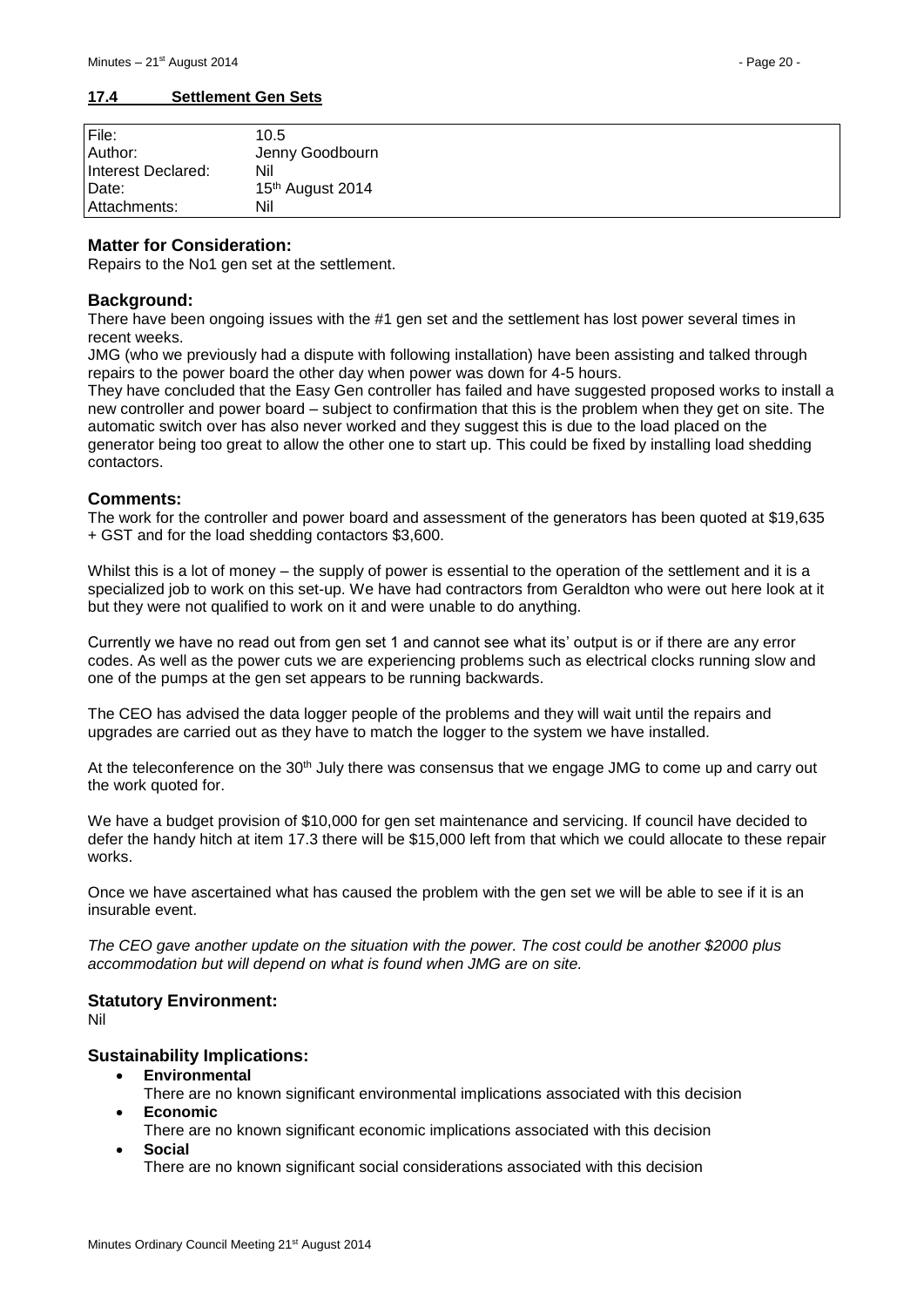# **Strategic Implications:**

Nil

# **Policy Implications:**

Nil

# **Financial Implications:**

There is a current budget allocation of \$10,000.

# **Consultation:**

JMG

# **Recommendation:**

- That council ratifies the decision made via teleconference to carry out the repairs and upgrade to the gen sets.
- That council amend the budget to defer the purchase of the handy hitch (\$50,000) and use \$15,000 of these funds toward the repairs and upgrade to the settlement gen sets.

# **Voting Requirements:**

Absolute Majority

| <b>Council Decision:</b><br><b>Moved: Councillor Broad</b>                                                                                                                                                                                                                                                                       | Seconded: Councillor Williams |  |  |
|----------------------------------------------------------------------------------------------------------------------------------------------------------------------------------------------------------------------------------------------------------------------------------------------------------------------------------|-------------------------------|--|--|
| That council ratifies the decision made via teleconference to carry out the repairs and upgrade to the<br>$\bullet$<br>gen sets.<br>That council amend the budget to defer the purchase of the handy hitch (\$50,000) and use \$15,000 of<br>$\bullet$<br>these funds toward the repairs and upgrade to the settlement gen sets. |                               |  |  |
| <b>Carried by Absolute majority</b><br>For: $5$<br>Against: 0                                                                                                                                                                                                                                                                    |                               |  |  |
|                                                                                                                                                                                                                                                                                                                                  |                               |  |  |

# <span id="page-20-0"></span>**18. ADMINISTRATION**

# <span id="page-20-1"></span>**18.1 DFES – Community Fire Manager Pastoral**

| File:              | 5.1               |
|--------------------|-------------------|
| Author:            | Jenny Goodbourn   |
| Interest Declared: | Nil               |
| Date:              | 15th August 2014  |
| Attachments:       | Jingemarra Letter |

# **Matter for Consideration:**

Letter of support for retention of Position of Community Fire Manager – Pastoral

# **Background:**

The Department of Fire and Emergency Services has said that the position of Community Fire Manager Pastoral is not going to be continued past October when the current contract expires. The position is currently occupied by Mr Jim McNamarra.

# **Comments:**

The attached letter was received from Mrs Terry Iturbide of Jingemarra Station who has written to the Minister for Emergency Services regarding the decision to no longer have this position. She has asked the shire to lend their support in requesting the minister to reconsider his decision.

Jim has been of great assistance to the shire and has helped us re-establish our Bush Fire Brigade and assisted with grant applications which have resulted in us getting a new fire tanker and fast attack unit this year.

Jim has also provided training and advice and been the first point of contact in fire situations.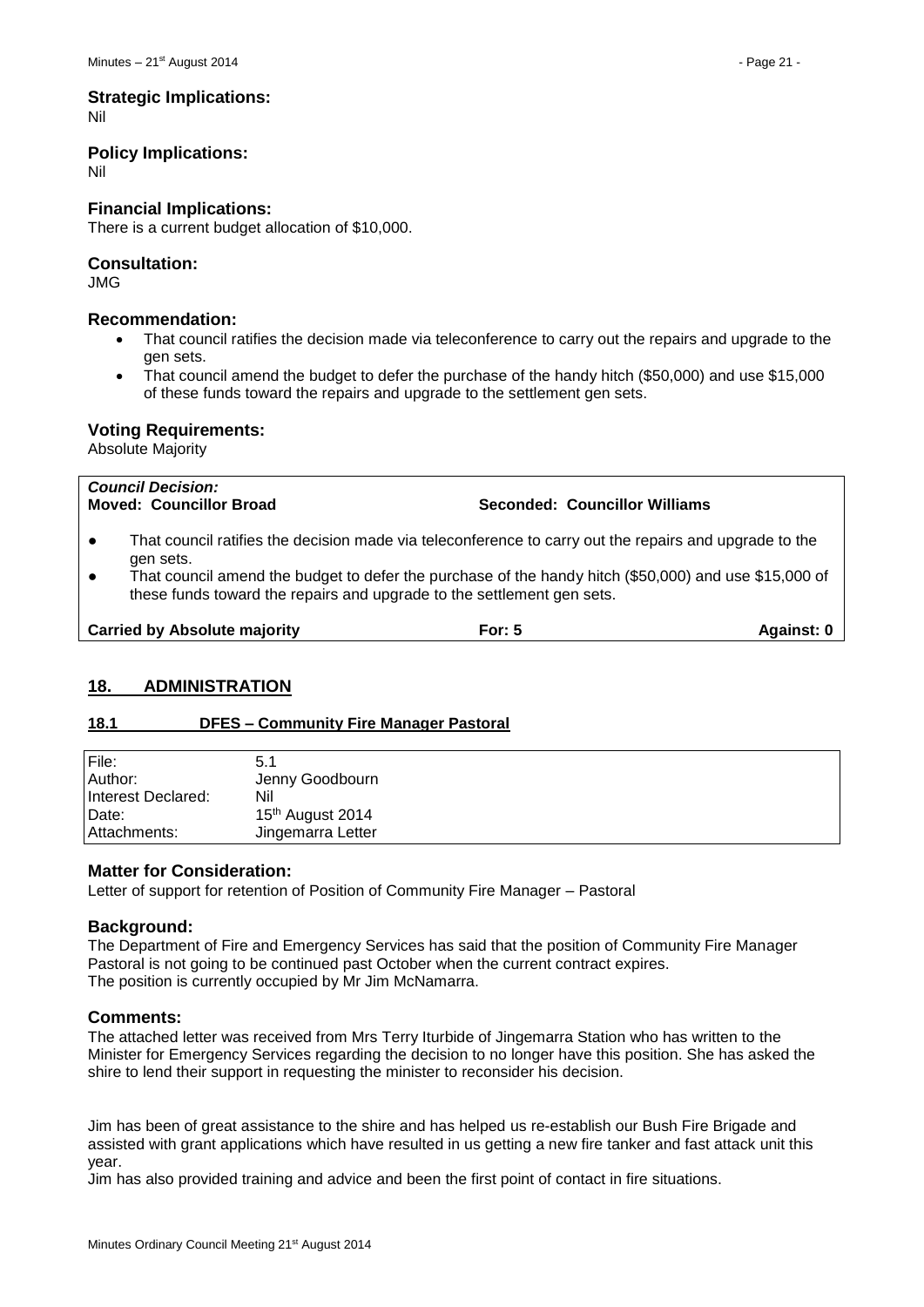He has developed a strong rapport throughout the region and has got to know the people and the conditions we face.

It seems a strange decision to take away a position that is actually getting out into the community and achieving results and I think council should write in support of the position and ask the minister to reconsider his decision.

# **Statutory Environment:**

Nil

# **Sustainability Implications:**

- **Environmental**
	- There are no known significant environmental implications associated with this decision
- **Economic**
- There are no known significant economic implications associated with this decision
- **Social**
	- There are no known significant social considerations associated with this decision

# **Strategic Implications:**

Nil

**Policy Implications:**

Nil

# **Financial Implications:**

Nil

# **Consultation:**

Nil

# **Recommendation:**

That council write to the Minister for Emergency Services and ask him to reconsider his decision to take away the position of Community Fire Manager Pastoral.

# **Voting Requirements:**

Simple Majority

# *Council Decision:* **Moved: Councillor Whitmarsh Seconded: Councillor Williams**

That council write to the Minister for Emergency Services and ask him to reconsider his decision to take away the position of the Community Fire Manager Pastoral.

# **Carried For: 5 Against: 0**

*The CEO left the meeting at 12.36pm The CEO returned to the meeting at 12.38pm*

# <span id="page-21-0"></span>**18.2 Regional Manager (ASKAP)**

| File:              | 14.11                        |
|--------------------|------------------------------|
| Author:            | Jenny Goodbourn              |
| Interest Declared: | Nil                          |
| Date:              | 15 <sup>th</sup> August 2014 |
| Attachments:       | Nil                          |

# **Matter for Consideration:**

Letter to CSIRO regarding their decision to make the Geraldton Regional Manager Position no longer required.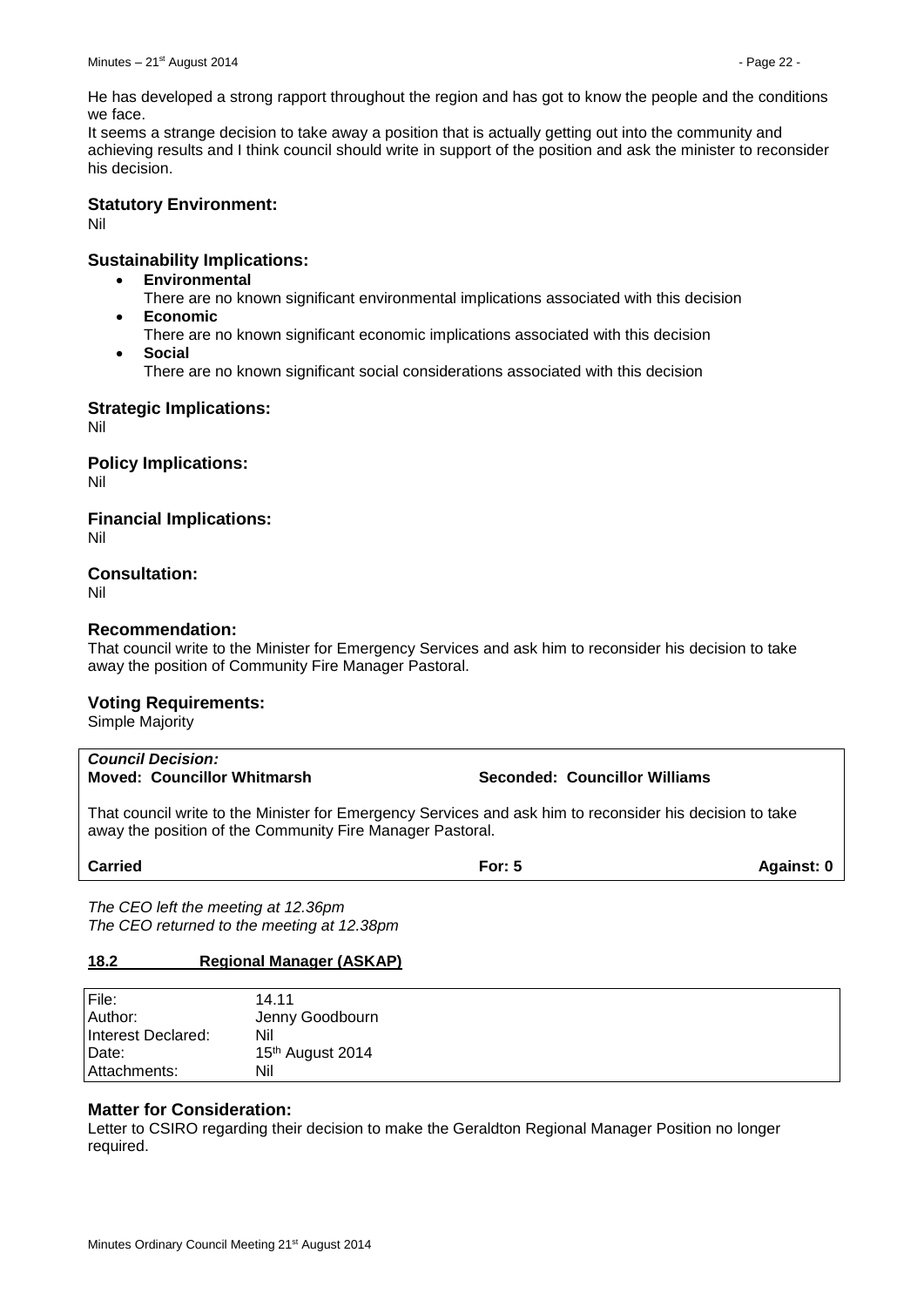#### **Background:**

On the 22<sup>nd</sup> July the CEO was informed that the Regional Manager (ASKAP) Geraldton position was one of the jobs that CSIRO were losing due to budget cuts. Priscilla Clayton is currently in the role.

#### **Comments:**

Priscilla has been the main contact point for the shire when raising any issues with CSIRO and she has been the main point providing feedback with the development of the MRO and it has been very good to have someone based in Geraldton that we contact for reliable information and assistance. CSIRO is having to make some fairly drastic budget cuts but I don't know if they realise the importance of having a "go to" person in the region. We all know that it has been very hard to deal with the property division and other people in the head office and to take away the main local liaison person will only make things harder. I think that Council needs to write to CSIRO to voice their concerns and ask them to clarify what is happening with the organisational structure and who is now going to provide the information and support that was being provided by this position.

*President Halleen commented that Priscilla is probably ready to move on and the CEO wanted to know who*  we go to for information now. The Shire would want to focus on the position rather than the person.

*Cr Broad asked if was worthwhile to CC politicians in the letter? It was agreed to send a copy to relevant stakeholders.*

# **Statutory Environment:**

Nil

# **Sustainability Implications:**

- **Environmental**
- There are no known significant environmental implications associated with this decision **Economic**
- There are no known significant economic implications associated with this decision
- **Social** There are no known significant social considerations associated with this decision

**Strategic Implications:** Nil

# **Policy Implications:**

Nil

**Financial Implications:**

Nil

**Consultation:**

Nil

# **Recommendation:**

That council write to CSIRO to explain their concerns at the loss of the Geraldton Regional Manager position and ask them to clarify the organisational structure and who is now going to provide the information and support that was being provided by this position.

# **Voting Requirements:**

Simple Majority

# *Council Decision:*

#### **Moved: Councillor Broad Seconded: Councillor Foulkes-Taylor**

That council write to CSRIO to explain their concerns at the loss of the Geraldton Regional Manager position and ask them to clarify the organisational structure and who is now going to provide the information and support that was being provided by this position.

**Carried For: 5 Against: 0**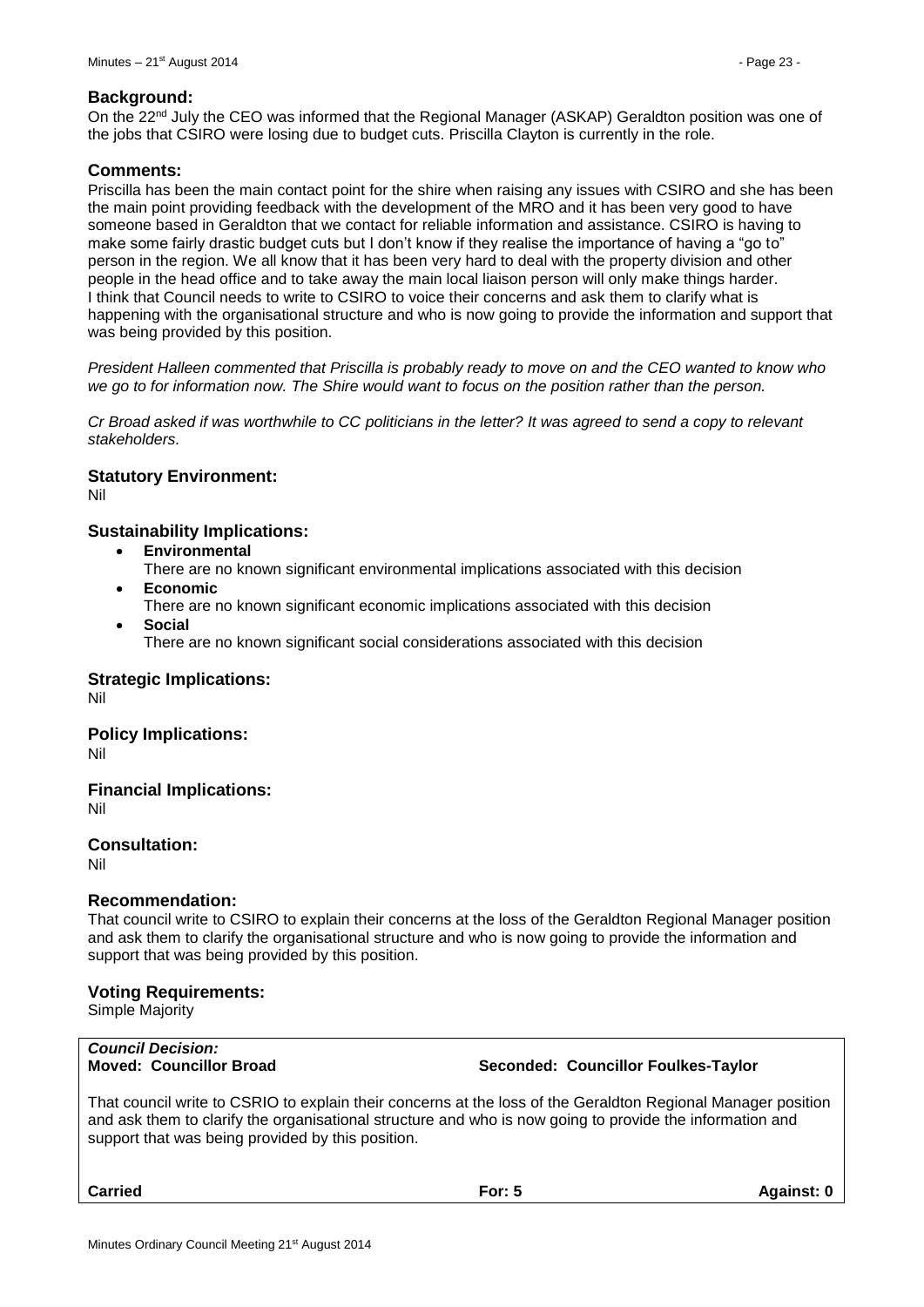# <span id="page-23-0"></span>**18.3 Sale of Surplus Item**

| File:              | 4.53             |
|--------------------|------------------|
| Author:            | Jenny Goodbourn  |
| Interest Declared: | Nil              |
| Date:              | 15th August 2014 |
| l Attachments:     | Nil              |

### **Matter for Consideration:**

Disposal of the Apple IMAC Computer

# **Background:**

At the March meeting, council considered a confidential item relating to goods returned to the Shire following conclusion of the CCC investigation into a former CEO.

Council decided to call a tender for the disposal of the Apple IMAC computer and Makita cordless radio. Tenders were advertised on the  $7<sup>th</sup>$  April and closed on the  $2<sup>nd</sup>$  May. No tenders were received. At the May meeting council resolved: *That council auction off the surplus items at the 2014 Polocrosse event. Any money raised to be used for community sporting equipment.*

#### **Comments:**

Unfortunately at the recent 2014 Polocrosse event we forgot about the auction until late on the Saturday and it was too late to organise it.

Council now need to decide what they want to do with the items.

We could either call another tender to see if there is any interest or we could wait until we have another event such as the Christmas Tree and auction them off as we were going to at the Polocrosse.

*Cr Foulkes-Taylor suggested that the TV be auctioned at the next significant function.*

#### **Statutory Environment:**

Nil

# **Sustainability Implications:**

- **Environmental**
	- There are no known significant environmental implications associated with this decision
- **Economic** There are no known significant economic implications associated with this decision
- **Social**
	- There are no known significant social considerations associated with this decision

**Strategic Implications:** Nil

**Policy Implications:** Nil

**Financial Implications:** Nil

**Consultation:** Nil

**Recommendation:** To be determined.

**Voting Requirements:**

Simple Majority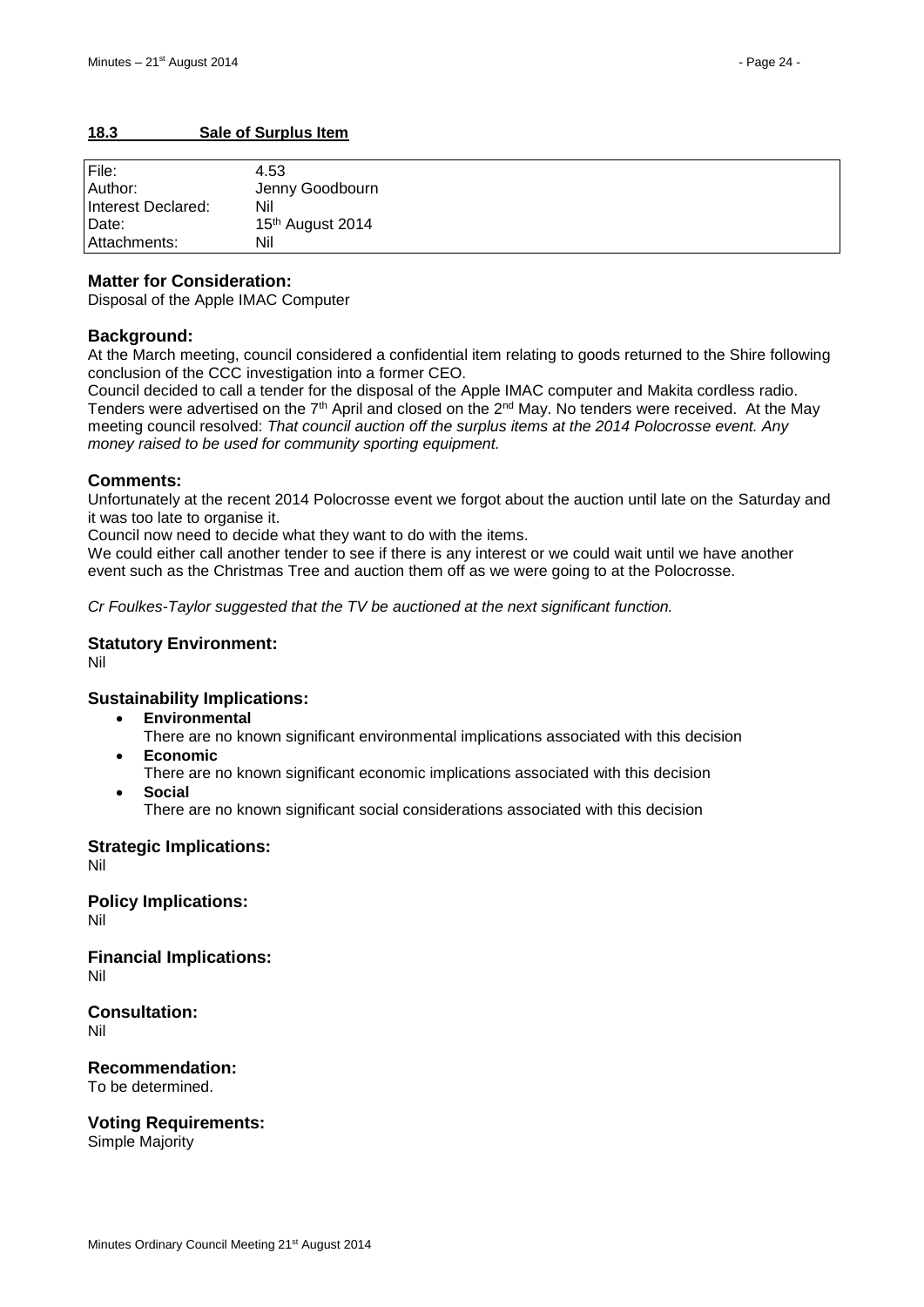# *Council Decision:*

**Moved: Councillor Foulkes-Taylor Seconded: Councillor Williams**

That council auction the item at the next significant function as determined by the CEO

**Carried For: 5 Against: 0**

# <span id="page-24-0"></span>**19. NOTICE OF MOTION**

Nil

# <span id="page-24-1"></span>**20. CEO ACTIVITY REPORT**

| <b>Date</b> | <b>Activity</b>                                                                                                                                                                                                                                                                   |
|-------------|-----------------------------------------------------------------------------------------------------------------------------------------------------------------------------------------------------------------------------------------------------------------------------------|
| <b>CEO</b>  |                                                                                                                                                                                                                                                                                   |
| 16/7/2014   | Worked with Brian Wundenberg to review tenders received for flood damage                                                                                                                                                                                                          |
| 16/7/2014   | Visit from Phil Crosby, and Bret Hiscock and Wilfredo from CSIRO. Bret taking over from<br>Shaun Amy wanted to introduce himself.                                                                                                                                                 |
| 21/7/2014   | CEO off work with the flu                                                                                                                                                                                                                                                         |
| 24/7/2014   | Visit from TidyTowns judges - with Trevor Hipper we took them around the settlement and<br>viewed the areas we had entered including the botanic walk, the fire pits and the new tip.<br>After that Trevor and the CEO's husband took them to the Errabiddy BBQ and the cemetery. |
| 24/7/2014   | Quotes called for the supply and erection of a verandah, carport and decking for the new<br>shire house.                                                                                                                                                                          |
| 28/7/2004   | MEG meeting in Geraldton- presentations from Canine Control, GMML, LGIS Health &<br>Wellbeing Programme, MWDC on the Regional blueprint and Tourism Strategy and Jonelle<br>Tyson SEMC re LEMAC's.                                                                                |
| 28/7/2014   | Whilst in Geraldton call from Shire Works Supervisor to advise problem with ULP<br>underground tank – fuel has leaked out since delivery last week.                                                                                                                               |
| 30/7/2014   | Spoke with Fuel Fix and Petro Industrial re ULP tank and getting new above ground tank.                                                                                                                                                                                           |
| 30/07/2014  | Teleconference with council to discuss flood damage works, community gen set problems,<br>ULP tank problem and bulldozer repairs.                                                                                                                                                 |
| 30/07/2014  | Teleconference Plant Working Group meeting - discussion on new works supervisors ute.                                                                                                                                                                                             |
| 1/8/2014    | Discussion with Phil Swain and Dan the Plumber regarding the leach drains and septic<br>installation at the new house.                                                                                                                                                            |
| 4&5/8/2014  | CEO in Geraldton after her husband had been RFDS evacuated on the Sunday following a<br>fall.                                                                                                                                                                                     |
| 6/8/2014    | Issued tender for Freight services to Murchison                                                                                                                                                                                                                                   |
| 8/8/2014    | Meeting with museum caretakers - information sign being painted based on one developed<br>by Amanda last year.                                                                                                                                                                    |
| 8/8/2014    | Meeting with Peter Smith of Canine Control                                                                                                                                                                                                                                        |
| 8/8/2014    | Further discussion with Petro Industrial regarding new ULP tank requirements.                                                                                                                                                                                                     |
| 11/8/2014   | With Works Supervisor travelled to Ballinyoo Bridge for discussion with Lachlan Miller who is<br>undertaking a safety audit as part of the engineering design.                                                                                                                    |
| 12/8/2014   | Rhino Tanks on site to construct new community water tank                                                                                                                                                                                                                         |
| 13/8/2014   | Tenders called for lawn bowls and laundry and accommodation units per CLGF grant                                                                                                                                                                                                  |
| 13/8/2014   | CEO off work with the flu                                                                                                                                                                                                                                                         |
| 14/8/2014   | Discussion with Simon Wilkes re LPS&S                                                                                                                                                                                                                                             |

*The CEO also advised council of the meeting she had on the 19th August regarding AWARE funding. She attended the meeting via teleconference and it was held with the shires of Yalgoo and Cue and Jonelle Tyson of SEMC – we are looking to put in a joint application for a Local Recovery person.*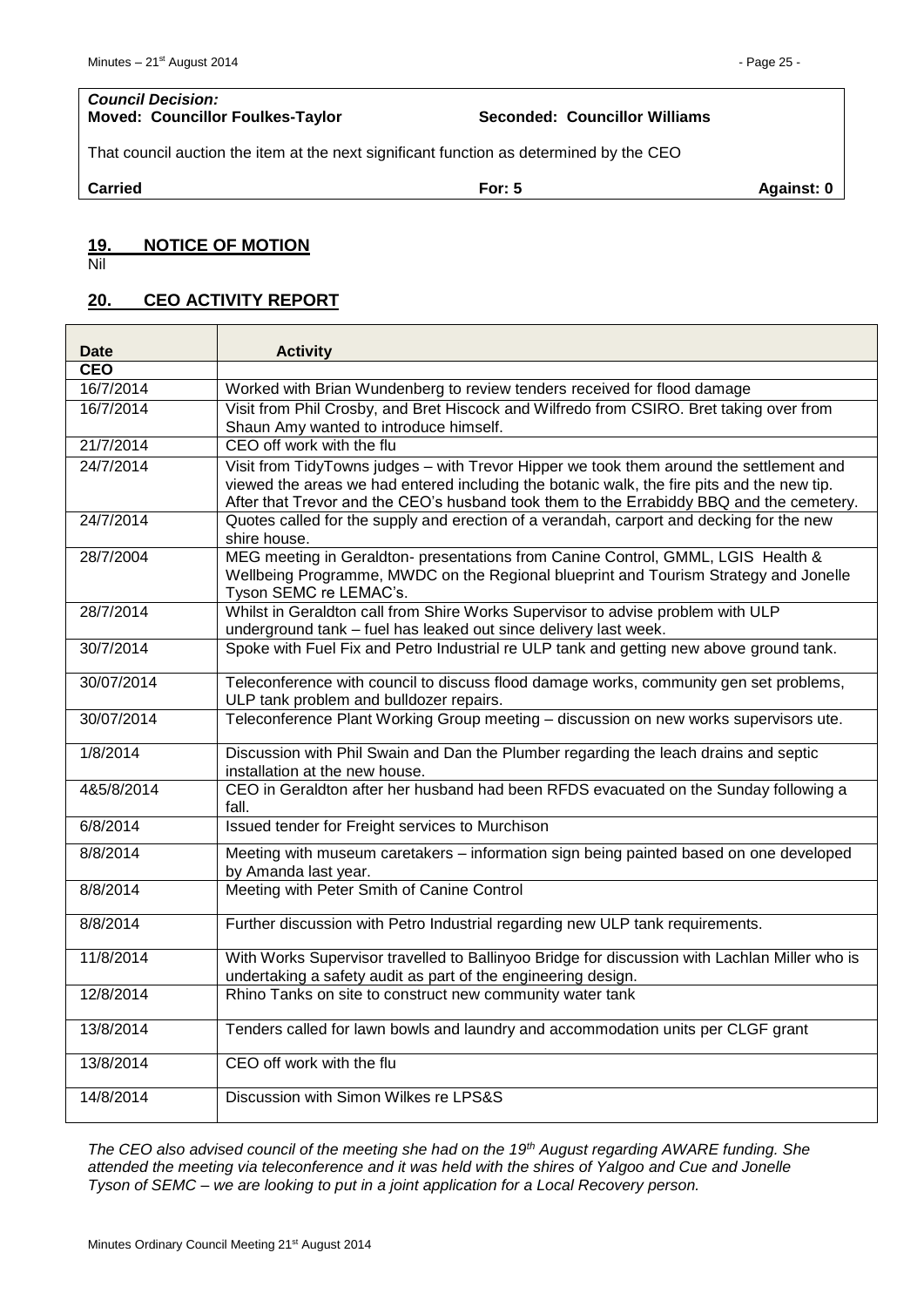#### **Recommendation:**

That the CEO's Activity Report be accepted.

#### **Voting Requirements:**

Simple Majority

| <b>Council Decision:</b><br><b>Moved: Councillor Broad</b> | Seconded: Councillor Foulkes-Taylor |            |
|------------------------------------------------------------|-------------------------------------|------------|
| That the CEO's Activity Report be accepted.                |                                     |            |
| <b>Carried</b>                                             | For: $5$                            | Against: 0 |
| $\sim$                                                     |                                     |            |

*Council broke for lunch at 12.55pm Council returned from lunch at 1.50pm*

#### <span id="page-25-0"></span>**21. URGENT BUSINESS**

| Council Decision:<br>Moved: Councillor Broad                         | Seconded: Councillor Foulkes-Taylor |            |
|----------------------------------------------------------------------|-------------------------------------|------------|
| That the Shire of Murchison deals with two items of urgent business. |                                     |            |
| <b>Carried</b>                                                       | For: $5$                            | Against: 0 |
| 21.1 Flood Damage Trigger Point                                      |                                     |            |

<span id="page-25-1"></span>

| File:              | 12.25                        |
|--------------------|------------------------------|
| Author:            | Jenny Goodbourn              |
| Interest Declared: | Nil                          |
| Date:              | 21 <sup>st</sup> August 2014 |
| Attachments:       | Nil                          |

# **Matter for Consideration:**

Allocation of funds to cover the shire's own contribution to flood damage works.

# **Background:**

On the 18th August the CEO advised councillors via email:

*The recent flood damage funding which we applied for and was approved is subject to a trigger point. I have just clarified this with Robyn Duncan as I did not realise that the shire had to contribute some of its own*  funding to the works. I thought it was all covered by the funding. There is an actual amount set for each shire *and it is only when the cost of the job goes over this amount that the flood damage takes over. The trigger point for Murchison is \$141,100 per event. This means we have to find \$282,200 of our funds to put towards the works.* 

*We can look at deferring some of our planned works – possibly the Yarra Yarra crossing again – we could also look at reducing the heavy maintenance programme as we will have to advertise for another operator as the person recently employed didn't last so won't be able to start it for a while. I am also waiting on confirmation of how much will be in the Roads 2 Recovery programme as it has been delayed – we are working on last year's figures but there may be some additional funding.*

*Obviously we will have to find the money as for a relatively small commitment we are getting major work done.* 

#### **Comments:**

We have spent just under \$50,000 of our own funds up to  $30<sup>th</sup>$  June on opening up costs and the turkey nests and bores.

We could look at reducing some costs – such as the project officer (we had a part year allocation of about \$20k)

Reducing heavy maintenance, Yarra Yarra crossing, bunding of old roads.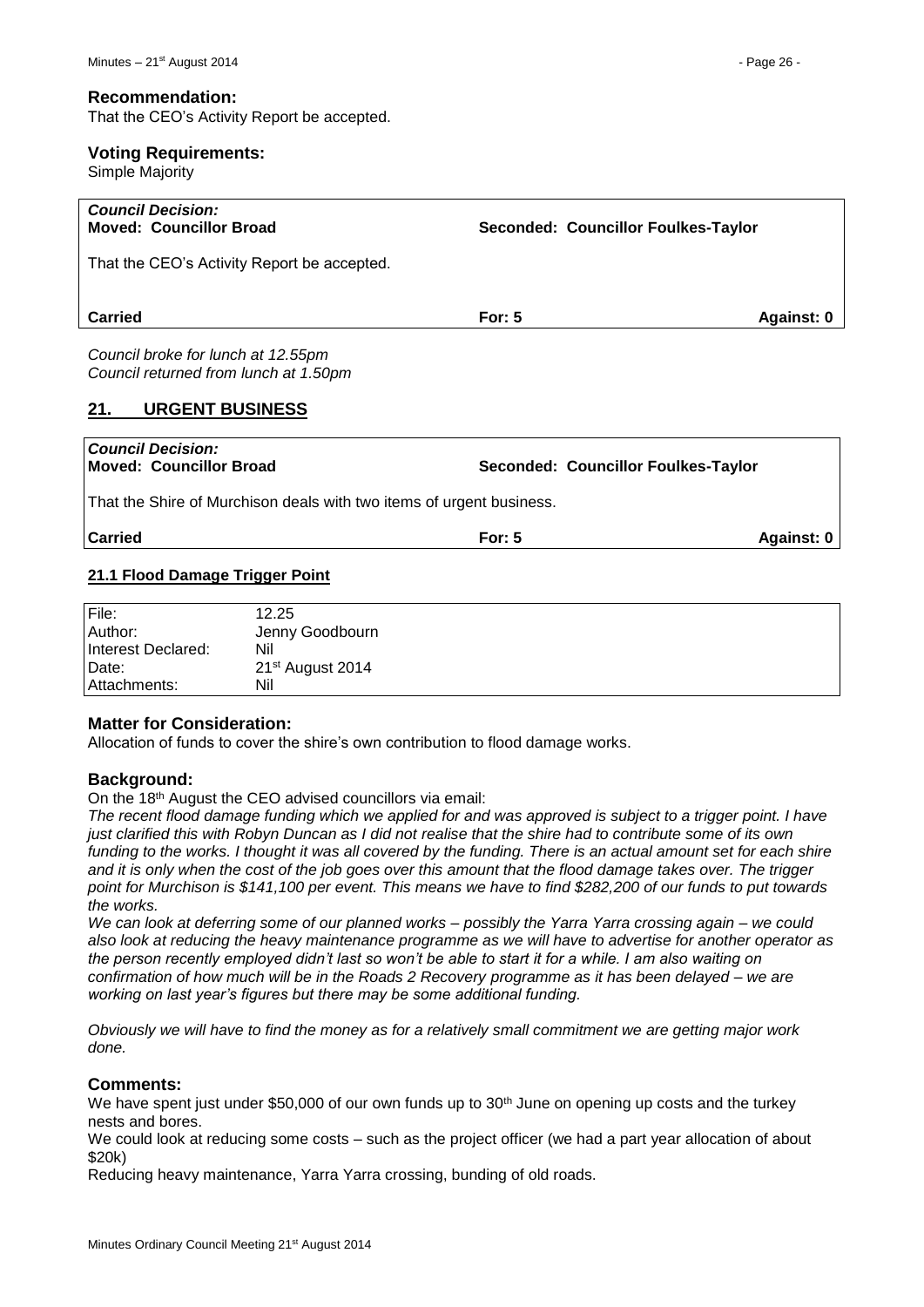*\$50,000 expended from own funds in 2013/2014 \$118,500 YarraYarra flood crossing works be delayed until next year. This reduces the agreed construction programme from \$740,000 to \$621,500 \$10,000 to establish water bores be reduced to 0 \$103,700 taken from heavy maintenance budget reducing it from \$300,000 to \$196,300 \$282,200 Total re-allocated*

# **Statutory Environment:**

Nil

# **Sustainability Implications:**

- **Environmental**
- There are no known significant environmental implications associated with this decision **Economic**
- There are no known significant economic implications associated with this decision **Social**
	- There are no known significant social considerations associated with this decision

# **Strategic Implications:**

Nil

# **Policy Implications:**

Nil

# **Financial Implications:**

Nil as the re-allocation of funds will balance out.

# **Consultation:**

Brian Wundenberg, Works Supervisor

# **Recommendation:**

The following amendments be made to the 2014/2015 budget:- New lines of expenditure: Flood damage north –shires own funds \$91,100 Flood damage south – shires own funds  $$141,100$ Reduce the agreed construction programme from \$740,000 to \$621,500 - (\$118,500) Reduce E 12295 for \$10,000 to \$0 – (\$10,000) Reduce heavy maintenance budget from \$300,000 to \$196,300 - (\$103,700)

# **Voting Requirements:**

Absolute Majority

| <b>Council Decision:</b><br>Moved: Councillor Broad                                                                                   | Seconded: Councillor Foulkes-Taylor |            |
|---------------------------------------------------------------------------------------------------------------------------------------|-------------------------------------|------------|
| The following amendments be made to the 2014/2015 budget:-<br>New lines of expenditure:                                               |                                     |            |
| Flood damage north -shires own funds<br>Flood damage south - shires own funds                                                         | \$91.100<br>\$141,100               |            |
| Reduce the agreed construction programme from \$740,000 to \$621,500 - (\$118,500)<br>Reduce E 12295 for \$10,000 to \$0 - (\$10,000) |                                     |            |
| Reduce heavy maintenance budget from \$300,000 to \$196,300 - (\$103,700)                                                             |                                     |            |
| <b>Carried by Absolute Majority</b>                                                                                                   | <b>For: 5</b>                       | Against: 0 |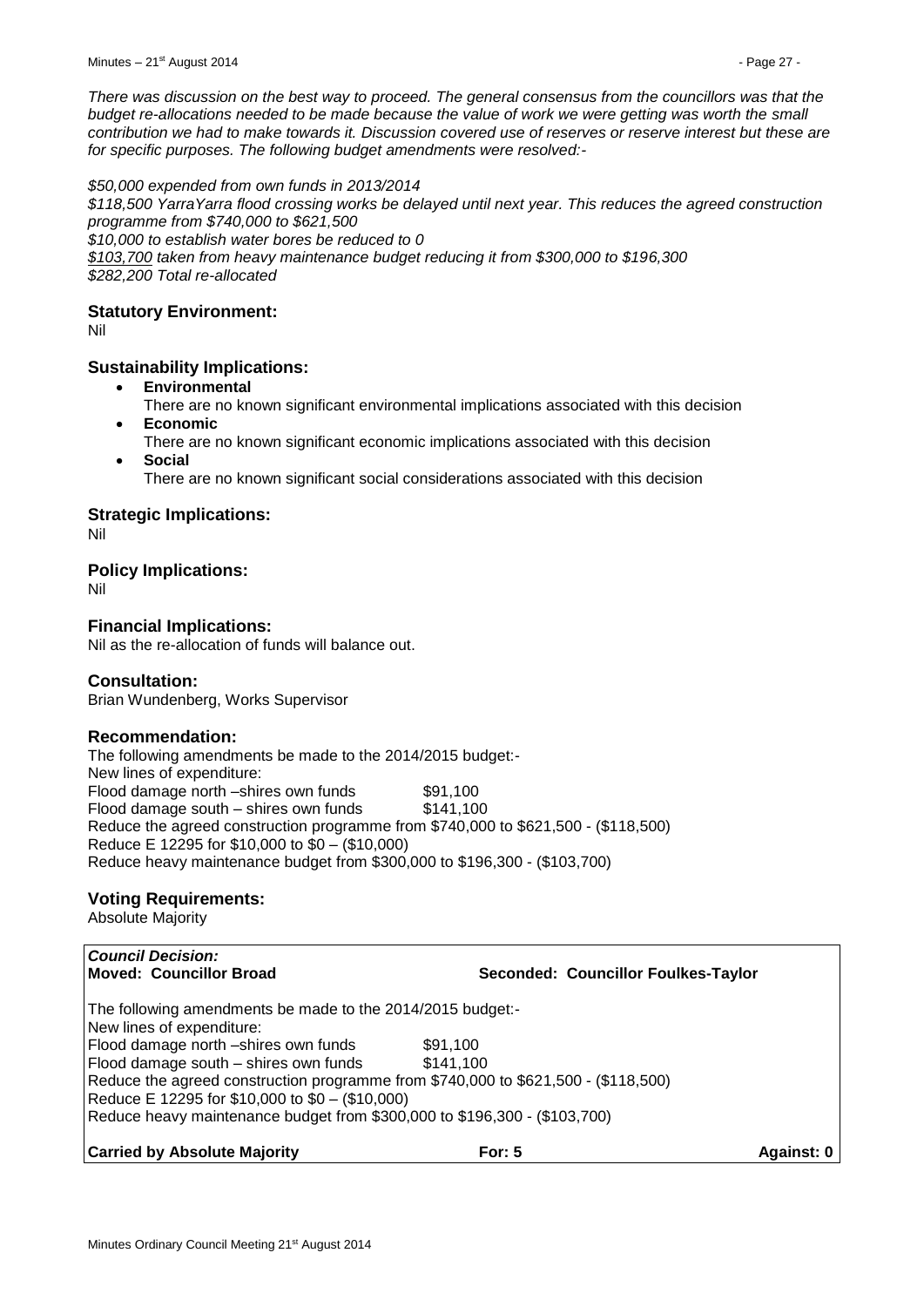# <span id="page-27-0"></span>**21.2 Gate on Twin Peaks Road**

| File:              | 12.8                         |
|--------------------|------------------------------|
| Author:            | Jenny Goodbourn              |
| Interest Declared: | Nil                          |
| Date:              | 21 <sup>st</sup> August 2014 |
| Attachments:       | Nil                          |

### **Matter for Consideration:**

Letter received from Mrs Emma Foulkes-Taylor regarding a gate by the Twin Peaks Homestead.

# **Background:**

The CEO has received the following email:-

-----Original Message----- From: Emma & Rossco Foulkes-Taylor [\[mailto:yuinmob@westnet.com.au\]](mailto:yuinmob@westnet.com.au) Sent: Tuesday, 19 August 2014 4:39 PM To: Jenny Goodbourn Cc: Emma F-T; Paul and Jo Squires; Cr Simon Broad; Miles Williams; Byro Station; Jano Foulkes-Taylor; Mark & Carolyn Halleen Subject: The Twin Peaks Rd

Good Afternoon Jenny,

Today some friends of ours were travelling from the Settlement to Yuin and were much later than expectedthe reason being that they got to Twin Peaks (as instructed by us), where they found the gate shut and a lot of equipment (trucks, trailers etc.) around the road at the homestead, which totally put them off and so they decided not to go through the gate but to go back and around through Wooleen, adding considerable time and kilometres to their journey.

Last night Tardie has some visitors who were also a bit put off but had the gumption to go through the gate and carry on- but they were concerned that they were 'lost.'

I appreciate that the Squires need to keep the gate closed for stock, and am not blaming them in any way for this situation, but respectfully request that the long talked about bypass around the Twin Peaks homestead be raised again with Council.

Kind regards Emma

# **Comments:**

The CEO said that she would raise the matter with council and that maybe in the interim we could look at putting a sign on the gate advising travellers that the road continues past the station and they need to proceed through the gate.

There was general consensus that a sign would be a good short term measure. Cr Foulkes-Taylor said that it would be fairly easy to put a bypass in and a grader could scratch one out. However it has not been put in this year's programme of works.

It was decided that the CEO would talk with the station owners and report back to council

#### **Statutory Environment:**

Nil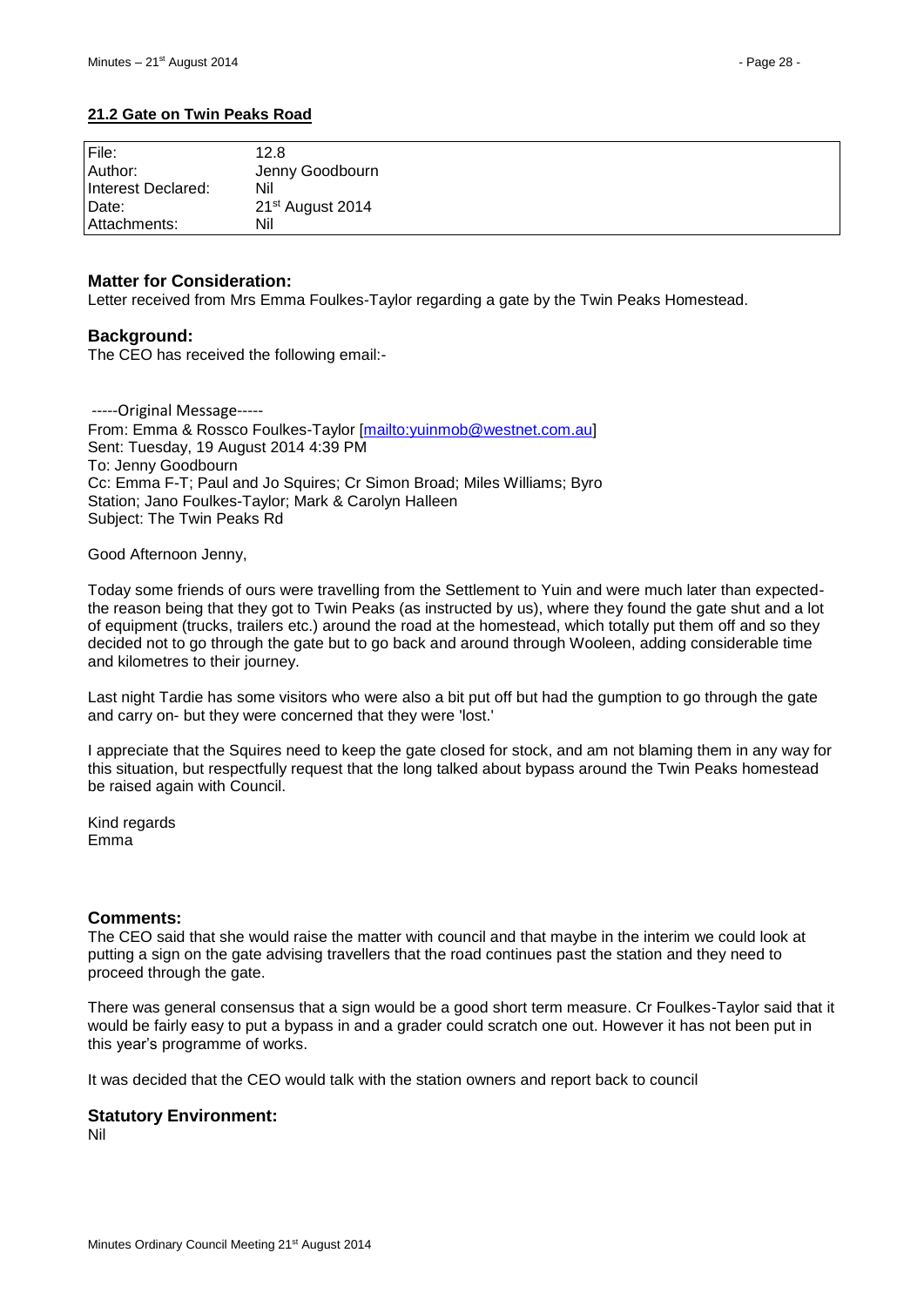# **Sustainability Implications:**

- **Environmental**
- There are no known significant environmental implications associated with this decision
- **Economic**
- There are no known significant economic implications associated with this decision **Social**
	- There are no known significant social considerations associated with this decision

### **Strategic Implications:**

Nil

#### **Policy Implications:** Nil

**Financial Implications:** Nil

**Consultation:** Nil

# **Recommendation:**

That the CEO discuss the situation with Mr & Mrs Squires and report back to council.

# **Voting Requirements:**

Simple Majority

| <b>Carried</b>                                                                       | For: $5$                   | Against: 0 |
|--------------------------------------------------------------------------------------|----------------------------|------------|
| That the CEO discuss the situation with Mr & Mrs Squires and report back to council. |                            |            |
| <b>Council Decision:</b><br><b>Moved: Councillor Foulkes-Taylor</b>                  | Seconded: Councillor Broad |            |

# <span id="page-28-0"></span>**22. ITEMS TO BE DISCUSSED BEHIND CLOSED DOORS**

#### **Motion to close the meeting to the Public**

# **Recommendation:**

That the meeting move behind closed doors

#### **Voting Requirements:**

Simple Majority

| <b>Council Decision:</b><br>Moved: Councillor Broad | Seconded: Councillor Foulkes-Taylor |            |
|-----------------------------------------------------|-------------------------------------|------------|
| That the meeting move behind closed doors.          |                                     |            |
| <b>Carried</b>                                      | For: $5$                            | Against: 0 |
|                                                     |                                     |            |

*The meeting was closed to the public at 3.00pm*

#### **Motion to open the meeting to the Public**

#### **Recommendation:**

That the meeting move out from behind closed doors